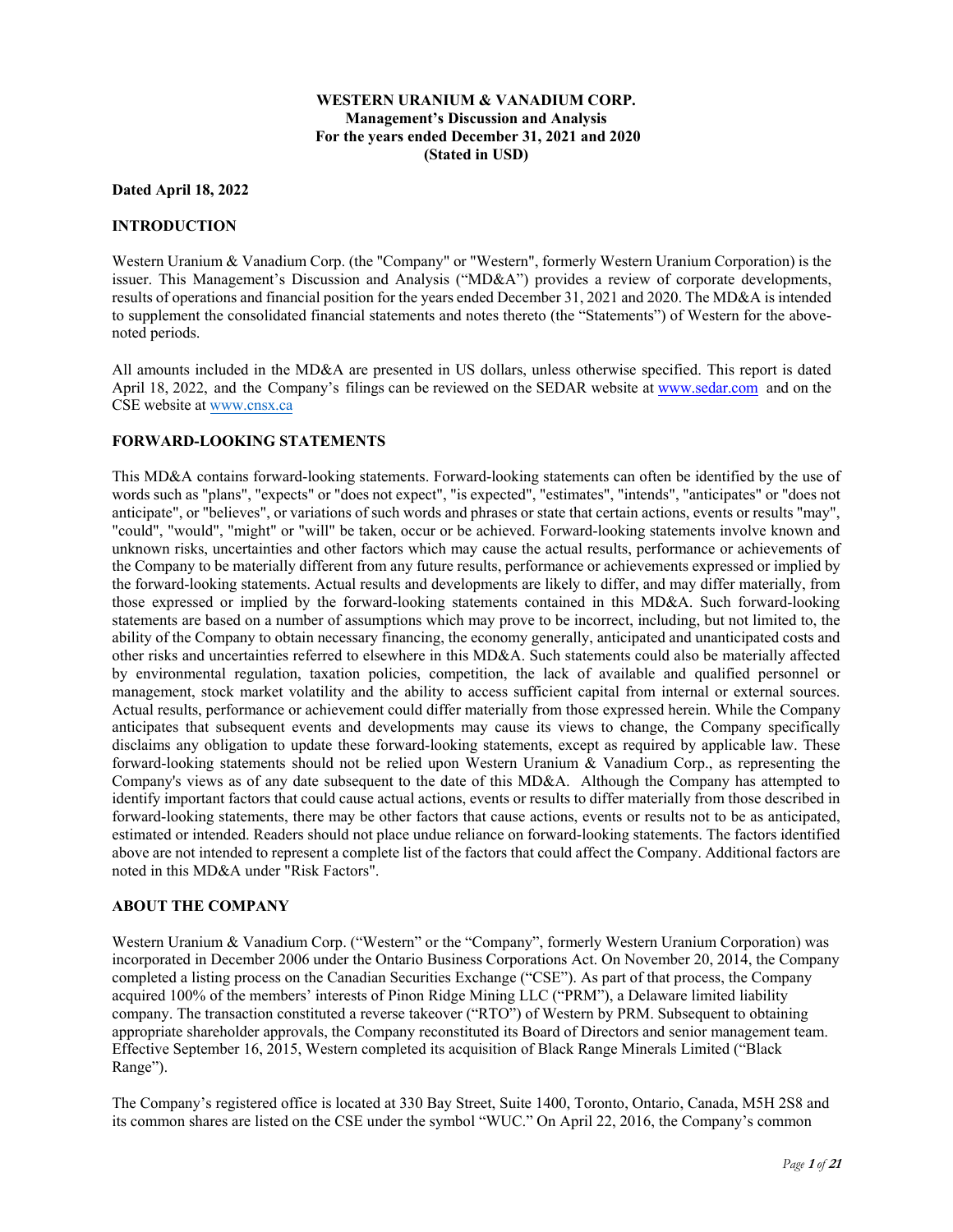shares began trading on the OTC Pink Open Market, and on May 23, 2016, the Company's common shares were approved for trading on the OTCQX Best Market. Its principal business activity is the acquisition and development of uranium and vanadium resource properties in the states of Utah and Colorado in the United States of America ("United States").

On June 28, 2016, the Company's registration statement became effective and Western became a United States reporting issuer. Thereafter, the Company was approved for Depository Trust Company eligibility through the Depository Trust and Clearing Corporation, which facilitates electronic book-entry delivery, settlement and depository services for shares in the United States.

On June 29, 2018, the shareholders of the Company approved the name change of the Company from "Western Uranium Corporation" to "Western Uranium & Vanadium Corp." The name change became effective in Ontario, Canada on October 1, 2018; thereafter on October 4, 2018 Western's shares started trading under the new name on the CSE and OTCQX and the Company announced the name change by news release.

## **GOING CONCERN**

The Company has incurred continuing losses from its operations and as of December 31, 2021, the Company had an accumulated deficit of \$13,161,496 and working capital of \$4,492,169.

Since inception, the Company has met its liquidity requirements principally through the issuance of notes and the sale of its common shares. On February 16, 2021, the Company closed on a non-brokered private placement of 3,250,000 units at a price of CAD \$0.80 per unit. The aggregate gross proceeds raised in the private placement amounted to CAD \$2,600,000 (USD \$1,950,509 in net proceeds). On March 1, 2021, the Company closed on a nonbrokered private placement of 3,125,000 units at a price of CAD \$0.80 per unit. The aggregate gross proceeds raised in the private placement amounted to CAD \$2,500,000 (USD \$1,918,797 in net proceeds). On December 17, 2021, the Company closed on a non-brokered private placement of 372,966 units at a price of CAD \$1.60 per unit. The aggregate gross proceeds raised in the private placement amounted to CAD \$596,746 (USD \$434,973 in net proceeds). During the year ended December 31, 2021, the Company received \$2,004,864 in proceeds from the exercise of warrants.

The Company's ability to continue its operations and to pay its obligations when they become due is contingent upon the Company obtaining additional financing. Management's plans include seeking to procure additional funds through debt and equity financings, to secure regulatory approval to fully utilize its Kinetic Separation and to initiate the processing of ore to generate operating cash flows.

There are no assurances that the Company will be able to raise capital on terms acceptable to the Company or at all, or that cash flows generated from its operations will be sufficient to meet its current operating costs and required debt service. If the Company is unable to obtain sufficient amounts of additional capital, it may be required to reduce the scope of its planned product development, which could harm its financial condition and operating results, or it may not be able to continue to fund its ongoing operations. These conditions raise substantial doubt about the Company's ability to continue as a going concern to sustain operations for at least one year from the issuance of the accompanying financial statements. The accompanying consolidated financial statements do not include any adjustments that might result from the outcome of these uncertainties.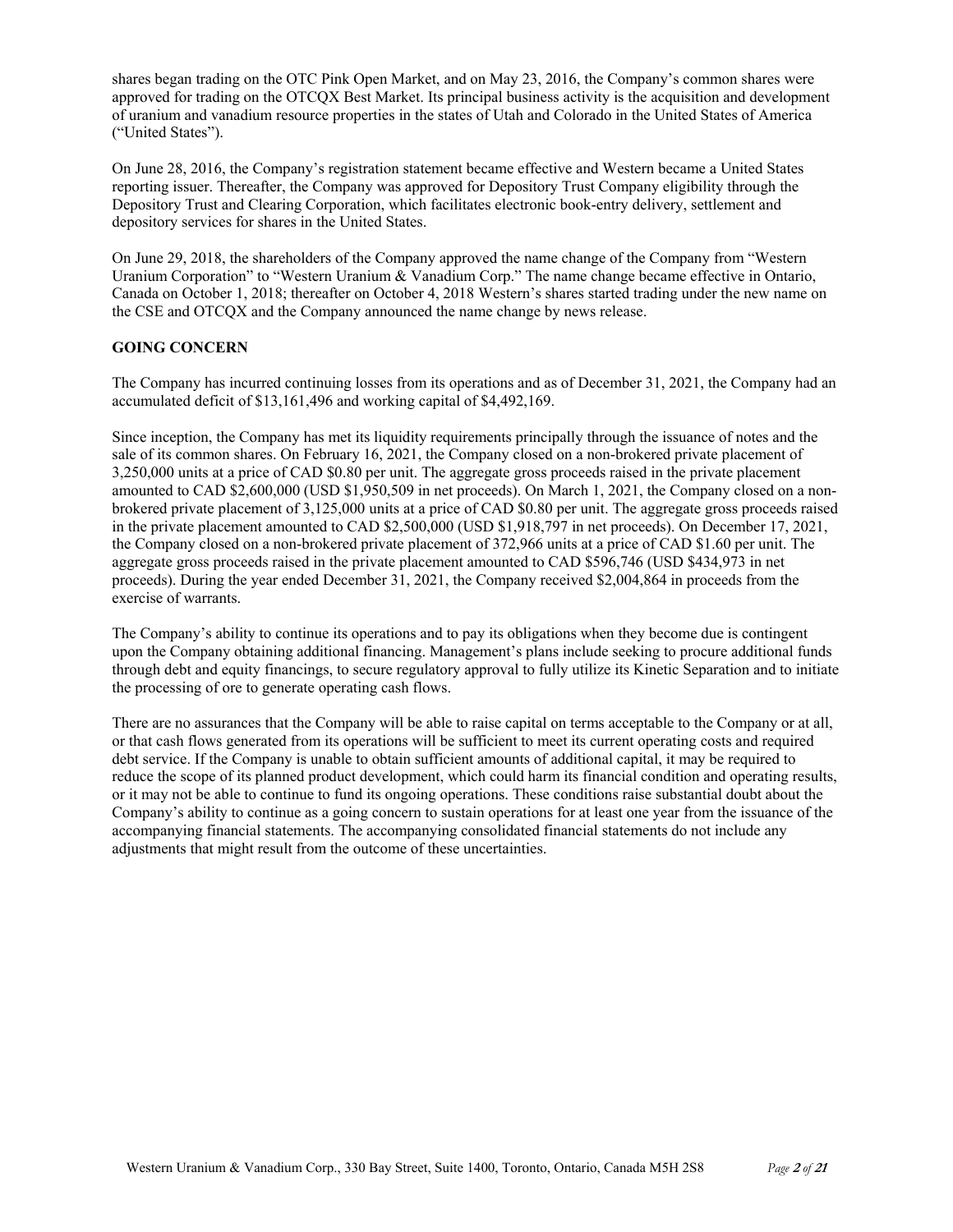#### **HIGHLIGHTS AND SIGNIFICANT EVENTS**

### *Bullen Property (Weld County)*

The Bullen Property is an oil and gas property located in Weld County Colorado. The Company acquired this noncore property in 2015 in the Black Range Minerals Limited acquisition, and Black Range purchased the property in 2008 for its Keota Uranium Project.

In 2017, the Company signed a three year oil and gas lease which in 2020 was extended for an additional three year term or until the end of continuous operations. The consideration was in the form of upfront bonus payments and backend 3/16th production royalty payment. Additional right-of-way easement agreements were signed which allowed for the development of a pipeline. The lease agreement allows the Company to retain property rights to vanadium, uranium, and other mineral resources.

A 2019 lawsuit was filed in the Weld County District Court over the original Bullen Property deed language which was negotiated before the Company acquired Black Range by prior management and a bank representing the estate of the property owner. The Company settled with the plaintiffs by awarding the estate's beneficiaries a nonparticipating royalty interest of 1/8th for all hydrocarbon and non-hydrocarbon substances that are produced and sold from the property.

In early 2020, Bison Oil & Gas traded this lease to Mallard Exploration ("Mallard"), Mallard subsequently filed an application with the Colorado Oil & Gas Conservation Commission ("COGCC") to update the permit to create a new pooled unit.

During 2021, the operator advanced through the oil well production stages: drilling was completed in the first quarter, wellfield completion/fracking was completed during the second quarter, drill out was completed in July, and flowback was completed in August. By August 2021, each of the eight (8) Blue Teal Fed wells had commenced oil and gas production. The first royalty payment was made in January 2022 and monthly royalty payments have been received subsequently. These wells continue to rank among the top Colorado producing wells. Due to the success of the first 8 wells, the operator has decided to develop a second set of 8 wells within Western's royalty area during 2022. During the years ended December 31, 2021 and 2020 the Company recognized aggregate revenue of \$272,142 and \$54,620, respectively, under these oil and gas lease arrangements. On January 31, 2022, the Company received \$207,552 as payment for royalties recognized during the period August 2021 through December 2021. Kinetic Separation Licensing

## *Kinetic Separation Licensing*

During 2016, the Company submitted documentation to the Colorado Department of Public Health and Environment ("CDPHE") for a determination ruling regarding the type of license which may be required for the application of Kinetic Separation at the Sunday Mine Complex within the state of Colorado. During May and June of 2016, CDPHE held four public meetings in several cities in Colorado as part of the process. On July 22, 2016, CDPHE closed the comment period. In connection with this matter, the CDPHE consulted with the NRC. In response, the CDPHE received an advisory opinion, dated October 16, 2016, which did not contain support for the NRC's opinion and with which the Company's regulatory counsel does not agree. NRC's advisory opinion recommended that Kinetic Separation should be regulated as a milling operation but did recognize that there may be exemptions to certain milling regulatory requirements because of the benign nature of the non-uranium bearing sands produced after Kinetic Separation is completed on uranium-bearing ores. On December 1, 2016, the CDPHE issued a determination that the proposed Kinetic Separation operations at the Sunday Mine Complex must be regulated by the CDPHE through a milling license. Beginning in 2017, the Company's regulatory counsel prepared significant documentation in preparation for a prospective submission. On September 13, 2019, the Company's regulatory counsel submitted a white paper to the NRC entitled "Recommendations on the Proper Legal and Policy Interpretation for Using Kinetic Separation Processes at Uranium Mine Sites." On July 24, 2020, the NRC staff responded with a letter in support of the original conclusion. Western's regulatory counsel has proposed alternatives. However, management has decided not to proceed at this time, given its present opportunity set.

#### *Sunday Mine Complex Permitting Status*

On February 4, 2020, the Colorado DRMS sent a Notice of Hearing to Declare Termination of Mining Operations related to the status of the mining permits issued by the state of Colorado for the Sunday Mine Complex. At issue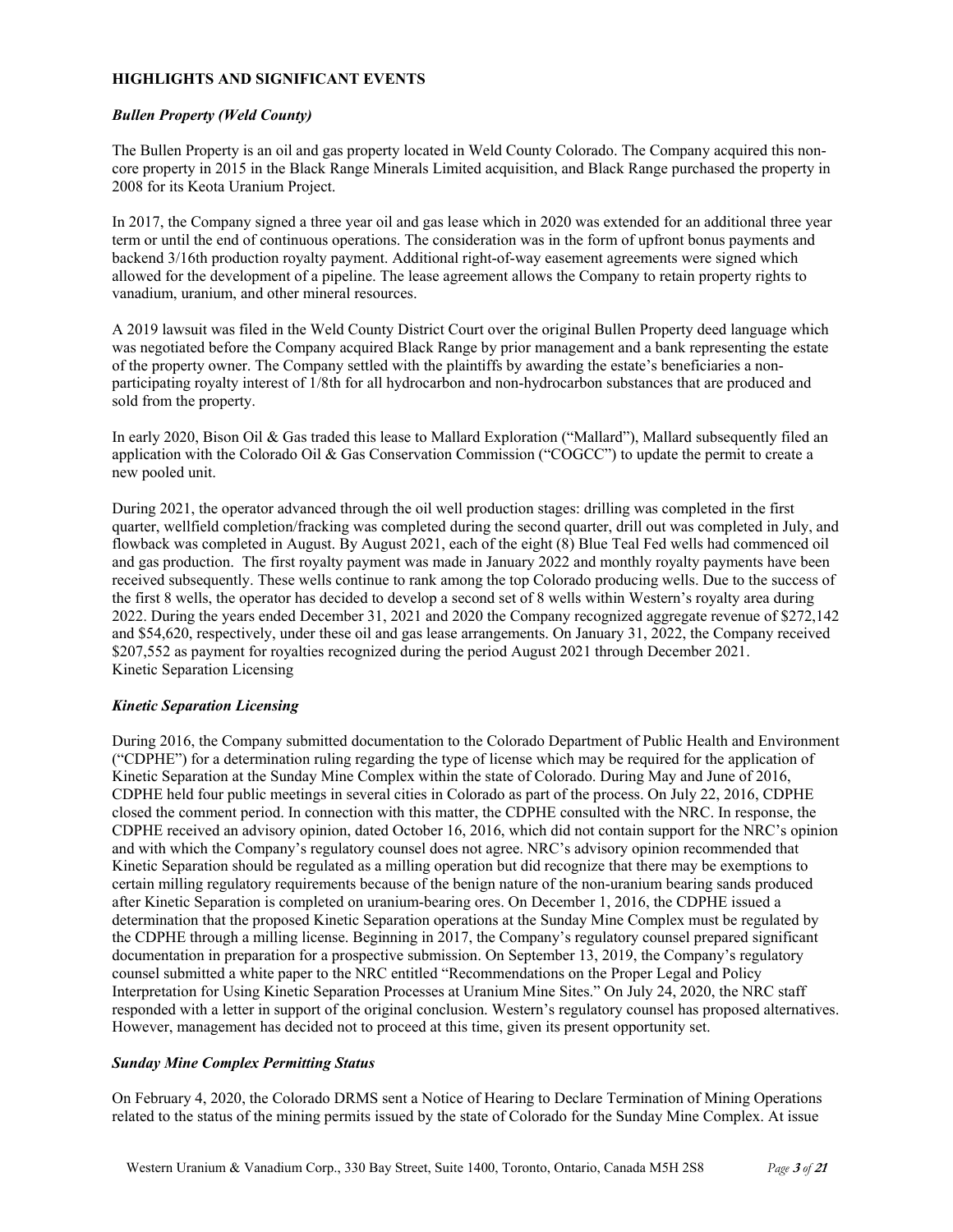was the application of an unchallenged Colorado Court of Appeals Opinion for a separate mine (Van 4) with very different facts that are retroactively modifying DRMS rules and regulations. The Company maintains that it was timely in meeting existing rules and regulations. The hearing was scheduled to be held during several monthly MLRB Board meetings, but this matter was delayed several times. The permit hearing was held during the MLRB Board monthly meeting on July 22, 2020. At issue was the status of the five existing permits which comprise the Sunday Mine Complex. Due to COVID-19 restrictions, the hearing took place utilizing a virtual-only format. The Company prevailed in a 3-to-1 decision which acknowledged that the work completed at the Sunday Mine Complex under DRMS oversight was timely and sufficient for Western to maintain these permits. In a subsequent July 30, 2020 letter, the DRMS notified the Company that the status of the five permits (Sunday, West Sunday, St. Jude, Carnation, and Topaz) had been changed to "Active" status effective June 10, 2019, the original date on which the change of the status was approved. On August 23, 2020, the Company initiated a request for Temporary Cessation status for the Sunday Mine Complex as the mines had not been restarted within a 180-day window due to the direct and indirect impacts of the COVID-19 pandemic. Accordingly, a permit hearing was scheduled for October 21, 2020 to determine Temporary Cessation status. In a unanimous vote, the MLRB approved Temporary Cessation status for each of the five Sunday Mine Complex permits (Sunday, West Sunday, St. Jude, Carnation, and Topaz). On October 9, 2020, the MLRB issued a board order which finalized the findings of the July 22, 2020 permit hearing. On November 12, 2020, a coalition of environmental groups filed a lawsuit against the MLRB seeking a partial appeal of the July 22, 2020 decision by requesting termination of the Topaz mine permit. On December 15, 2020, the same coalition of environmental groups amended their complaint against the MLRB seeking a partial appeal of the October 21, 2020 decision requesting termination of the Topaz mine permit. The Company has joined with the MLRB in defense of their July 22, 2020 and October 21, 2020 decisions. On May 5, 2021, the Plaintiff in the Topaz Appeal filed an opening brief with the Denver District Court seeking to overturn the July 22, 2020 and October 21, 2020 MLRB permit hearing decisions on the Topaz mine permit. The MLRB and the Company were to respond with an answer brief within 35 days on or before June 9, 2021, but instead sought a settlement. The judicial review process was delayed as extensions were put in place until August 20, 2021. A settlement was not reached and the MLRB and the Company submitted answer briefs on August 20, 2021. The Plaintiff submitted a reply brief on September 10, 2021. On March 1, 2022, the Denver District Court reversed the MLRB's orders regarding the Topaz Mine and remanded the case back to MLRB for further proceedings consistent with its order. The Company and the MRLB have until April 19, 2022 to appeal the Denver District Court's ruling. The Company is also working toward the completion of an updated Topaz mine Plan of Operations which is a separate federal requirement of the BLM for the conduct of mining activities on federal land.

#### *Sunday Mine Complex Project 2021 Restart*

The project entailed the development of multiple SMC ore bodies. This year's project involves a shift in the base of operations from the St. Jude Mine (2019) to the Sunday Mine (2021). Underground development began in August following mine ventilation, power upgrades, and increasing explosive capabilities. The first target was the extension of the drift (tunnel) 150 feet to reach the first surface exploration drill hole to access the GMG Ore Body (GMG). Early results were positive as drilling toward the GMG resulted in the location of ore-grade material within thirty feet of the existing mine workings. Notably, only limited exploration drilling has been done in this area due to the mountainous terrain on the surface above. As drifting proceeded, very high-grade ore continued to be intersected through the drift path and on both sides of the drift. As a result, the team shifted from development to mining. During the December 2021 to March 2022 period, over 3,000 tons of high-grade uranium/vanadium ore was mined from the drift. The mining contractor calculated grades based upon on site scintillometer readings.

At the end of March, the mining contractor engaged by Western decided to retire from contract mining operations. As a result of this decision, Western will take over the mining operations and has acquired a full complement of mining equipment. The equipment is being prepared for operations and upgrades to mine ventilation, support buildings and infrastructure are underway. Further mine development and ore production is expected to resume in early summer after upgrades are completed. Western's mining team will be expanded to facilitate mine development and full ore production.

#### *Van 4 Mine Permitting Status*

A prior owner of the Van 4 mine had been granted a first Temporary Cessation from reclamation of the mine by the Colorado Mined Land Reclamation Board ("MLRB") which was set to expire June 23, 2017. Prior to its expiration, PRM formally requested an extension through a second Temporary Cessation. PRM subsequently participated in a public process which culminated in a hearing on July 26, 2017. Prior to the hearing, three non-profit organizations who pursue environmental and conservation objectives filed a brief objecting to the extension. The MLRB board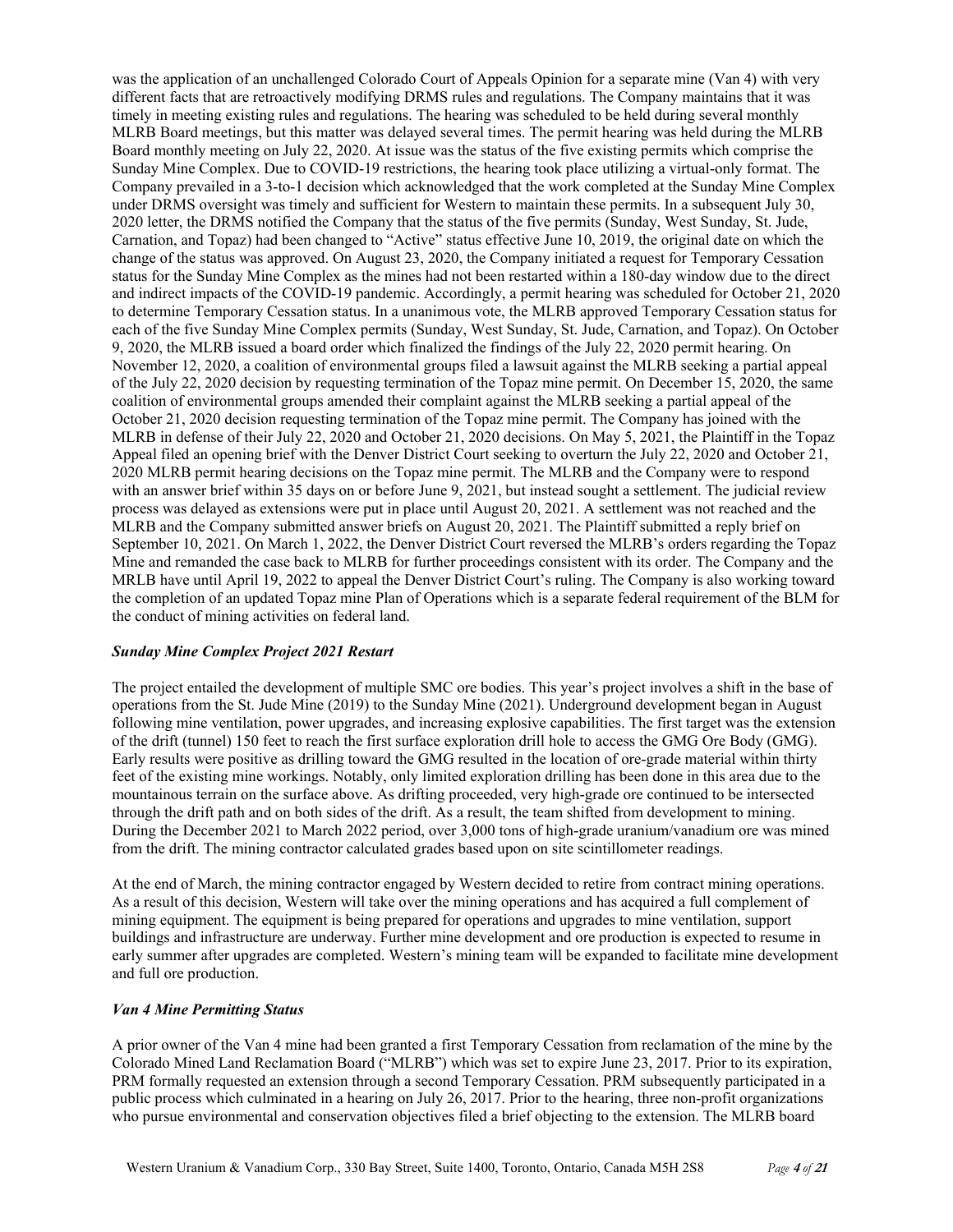members voted to grant a second five-year Temporary Cessation for the Van 4 mine. Thereafter, the three objecting parties filed a lawsuit on September 18, 2017. The MLRB was named as the defendant and PRM was named as a party to the case due to the Colorado law requirement that any lawsuit filed after a hearing must include all of the parties in the proceeding. The plaintiff organizations are seeking for the court to set aside the board order granting a second five-year Temporary Cessation period to PRM for the Van 4 mine. The Colorado state Attorney General was defending this action in the Denver Colorado District Court. On May 8, 2018, the Denver Colorado District Court ruled in favor, whereby the additional five-year Temporary Cessation period was granted. The Plaintiffs appealed this ruling to the Colorado Court of Appeals, and on July 25, 2019, the ruling was reversed, ruling that the additional five-year Temporary Cessation period should not have been granted.

The MLRB and the Colorado Attorney General advised Western that it will not make an additional appeal of the ruling. Further, the time period for an appeal has passed. The judge has subsequently issued an instruction for the MLRB to issue an order revoking the permit and putting the Van 4 mine into reclamation. On January 22, 2020, the MLRB held a hearing, and on March 2, 2020, the MLRB issued an order vacating the Van 4 Temporary Cessation, revoking the permit, and ordering commencement of final reclamation, which must be completed within five years. The Company commenced reclamation of the Van 4 mine, but progress has been delayed both by COVID-19 restrictions and countywide fire and open flame restrictions. The reclamation cost is fully covered by the reclamation bonds that have been posted with the state of Colorado. Our mining operations team has made significant progress on the reclamation as all surface structures have been disassembled and removed with the exception of the head frame.

### *Uranium Section 232 Investigation/Nuclear Fuel Working Group Process*

An investigation under Section 232 of the Trade Expansion Act of 1962 was undertaken by the DoC in 2018 to assess the impact to national security of the importation of the vast majority of uranium utilized by the approximately 100 operative civilian nuclear reactors within the United States. In response to the Section 232 report, the White House disseminated a Presidential Memoranda in July 2019. At that time, President Trump formed the Nuclear Fuel Working Group ("NFWG") to find solutions for reviving and expanding domestic nuclear fuel production and reinvigorating recommendations.

In April 2020, the DoE released the NFWG report entitled "Restoring America's Competitive Nuclear Energy Advantage – A strategy to assure U.S. national security." The report outlines a strategy for the reestablishment of critical capabilities and direct support to the front end of the U.S. domestic nuclear fuel cycle. The NFWG findings and recommendations presented are a positive outcome for U.S. uranium miners; however, the ultimate outcome and timing remains uncertain as the continuing process requires approvals and budget appropriation from Congress and implementation by U.S. government agencies.

This remains an ongoing process where a number of bills were introduced in both the U.S. Senate and House to implement the key provisions of the NFWG report's recommendations. In November 2020, after the U.S. election, the Senate Committee on Appropriations released its funding measures and allocations recommending the creation and funding of the American Uranium Reserve. In October 2020, the DoC extended the Russian Suspension Agreement for an additional 20 years until 2040. Existing categories of quotas on imports of Russian uranium into the U.S. were reduced by a graduated scale, and additional provisions were modified to eliminate loopholes. An extension of this agreement was among the NFWG's recommendations. In further implementation of the report's recommendations, the DoE made multiple investment awards to companies advancing new nuclear technologies. TerraPower and X-energy received awards to build demonstration models of their advanced reactor designs, and NuScale received support to deploy the first U.S. small modular reactor ("SMR") plan comprised of 12 modules at the Idaho National Laboratory. The International Development Finance Corp. signed a letter of intent to finance NuScale's development of 42 SMR modules in South Africa. In an acknowledgement of the future growth potential of new nuclear technologies, the U.S. government has increased its industry support to a level not seen in decades. This is being done to level the playing field versus state-sponsored foreign entities. In December 2020, U.S. Congress passed the "COVID-Relief and Omnibus Spending Bill," which included \$75 million for the establishment of a strategic U.S. Uranium Reserve. The Biden-Harris Administration has rolled the 2021 funding into its 2022 fiscal year budget to continue this initiative. The DoE continues to work on establishing the parameters of the program and in August 2021, the DoE put out a Request for Information (RFI) to obtain additional comments related to the establishment of the DoE's Uranium Reserve program. On October 13, 2021, Western submitted a response to the Request for Information: Establishment of the Uranium Reserve Program to the DoE's National Nuclear Security Administration.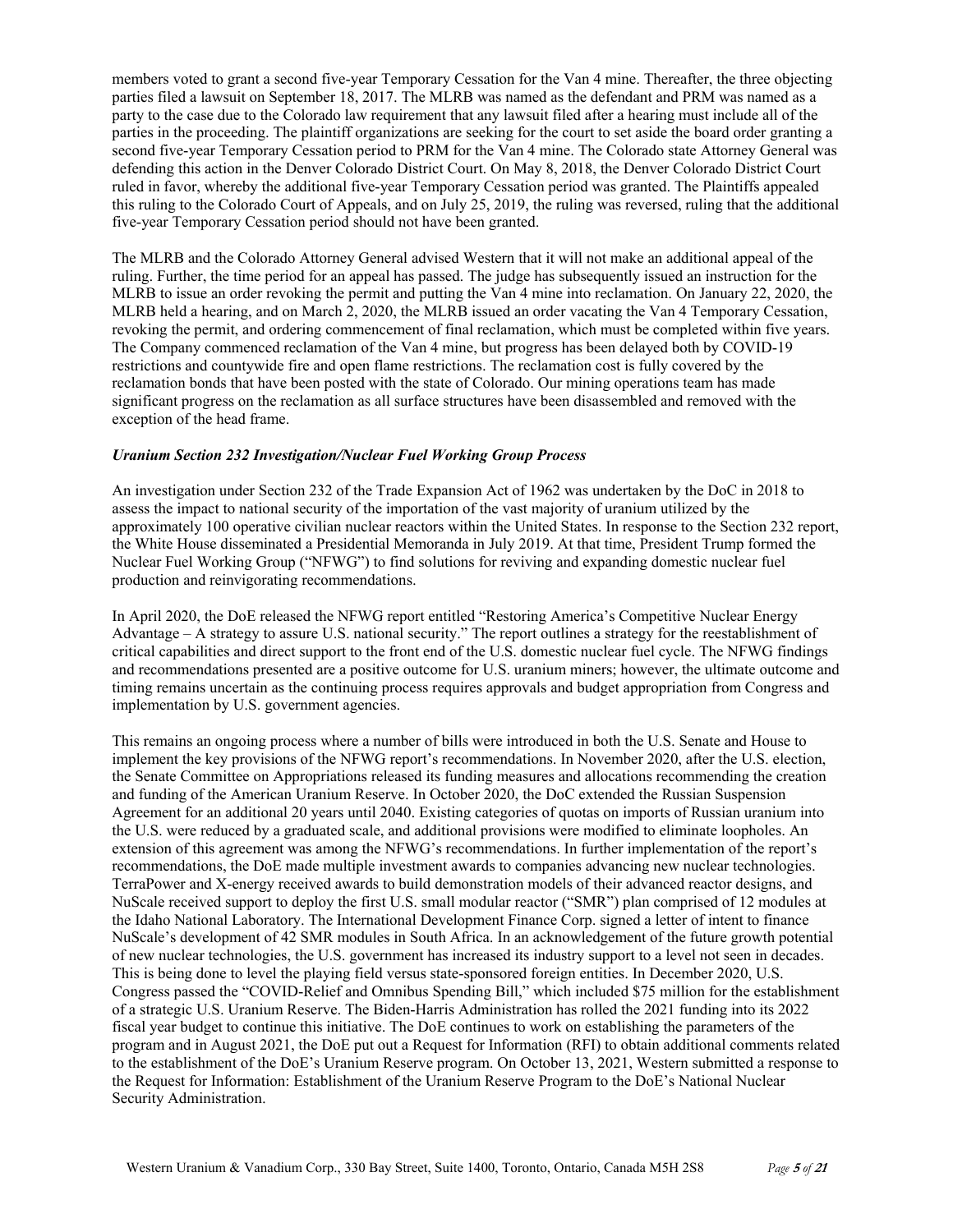Also, recent follow through includes the July 2021 public release of the uranium Section 232 report which the DoC presented to President Trump in April 2019. The report concluded that uranium imports were "weakening our internal economy" and "threaten to impair the national security" and recommended immediate actions to "enable U.S. producers to recapture and sustain a market share of U.S. uranium consumption". These actions were not taken in favor of the NFWG process.

Due to the Russian invasion of Ukraine and strong market positions of Russia and the former Soviet Republics in nuclear fuel the term "energy security" has taken on increased urgency, as dependencies have impacted many freemarket economies. With respect to the uranium market, the national security risks to the United States have been identified and reported under both the Section 232 Investigation and subsequently by the NFWG. In response to the Russian invasion, a number of U.S. Senators and Representatives have utilized the Uranium Reserve program as a basis for proposing a U.S. response to Russia's invasion and reducing U.S. expenditures benefiting the Russian regime.

### *Vanadium Section 232 Investigation*

In the United States, a petition for an investigation under Section 232 of the Trade Expansion Act of 1962 was requested by two domestic companies in November 2019. In June of 2020, the U.S. Secretary of Commerce, Wilbur Ross, initiated an investigation into whether the present quantities or circumstances of vanadium imports into the United States threaten to impair the national security. The Section 232 National Security Investigation of Imports of Vanadium was concluded, and a report was submitted to President Biden in February 2021. In July 2021, the report was made public. It concluded that vanadium imports "do not threaten to impair the national security as defined in Section 232," but identified and recommended "several actions that would help to ensure reliable domestic sources of vanadium and lessen the potential for imports to threaten national security." No action has been taken on these recommendations.

#### *Biden-Harris Administration Initiatives*

The positive momentum has continued for the nuclear and uranium mining sector due to the Biden-Harris Administration's emphasis on climate change. The "Plan to Build a Modern Sustainable Infrastructure and an Equitable Clean Energy Future" emphasizes climate change solutions. Upon taking office, the Biden team immediately rejoined the Paris Agreement and continued its pursuit of campaign promises of investments in clean energy, creating jobs, producing clean electric power, and achieving carbon-pollution free energy in electricity generation by 2035. Since taking office, President Biden has given all agencies climate change initiatives and has started a climate change working group. The existing U.S. nuclear reactor fleet currently produces in excess of 50% of U.S. clean energy, and new, advanced nuclear technologies promise to generate additional clean energy. A White House national climate advisor told the media in a press briefing that the Biden-Harris Administration intends to seek a national clean energy standard that includes nuclear energy. The Company believes that nuclear energy will be increasingly able to compete on a level playing field with renewable energy technologies.

There has been legislative advancement of implementation mechanisms including tax credits, subsidies, and/or U.S. utilities being required to produce an increasing proportion of electricity generation from clean energy power sources. President Biden's Build Back Better agenda has several components supportive of nuclear power generation. Already signed into law is the \$1.2 trillion Infrastructure Investment and Jobs Act that provides the DoE funding to prevent the premature retirement of existing nuclear plants and invest in advanced nuclear projects. The separate \$1.7 trillion Build Back Better Reconciliation Legislation, which has not yet made its way through the U.S. Congress, further addresses climate change through the inclusion of a zero-emission nuclear power production credit. If passed in its current form, beginning in 2022 qualified nuclear power facilities would be eligible to receive a base credit and a bonus credit if certain requirements are met.

President Biden attended the United Nations Climate Change Conference (COP26) in Glasgow, Scotland. His administration simultaneously released a proposed plan targeting the reduction of methane emissions. Many of the proposed initiatives from the Climate Summit target reduced utilization of fossil fuels and if implemented expand future opportunities for nuclear power generation, given its ability to provide baseload and carbon-free energy. To conclude the COP2, in a surprise announcement, the U.S. and China pledged to work together to slow global warming. This is significant because the U.S. and China represent the two countries with the largest CO2 emissions. They jointly pledged to take "enhanced climate actions" to meet the 2015 Paris Agreement temperature goal of limiting global warming to less than 1.5C.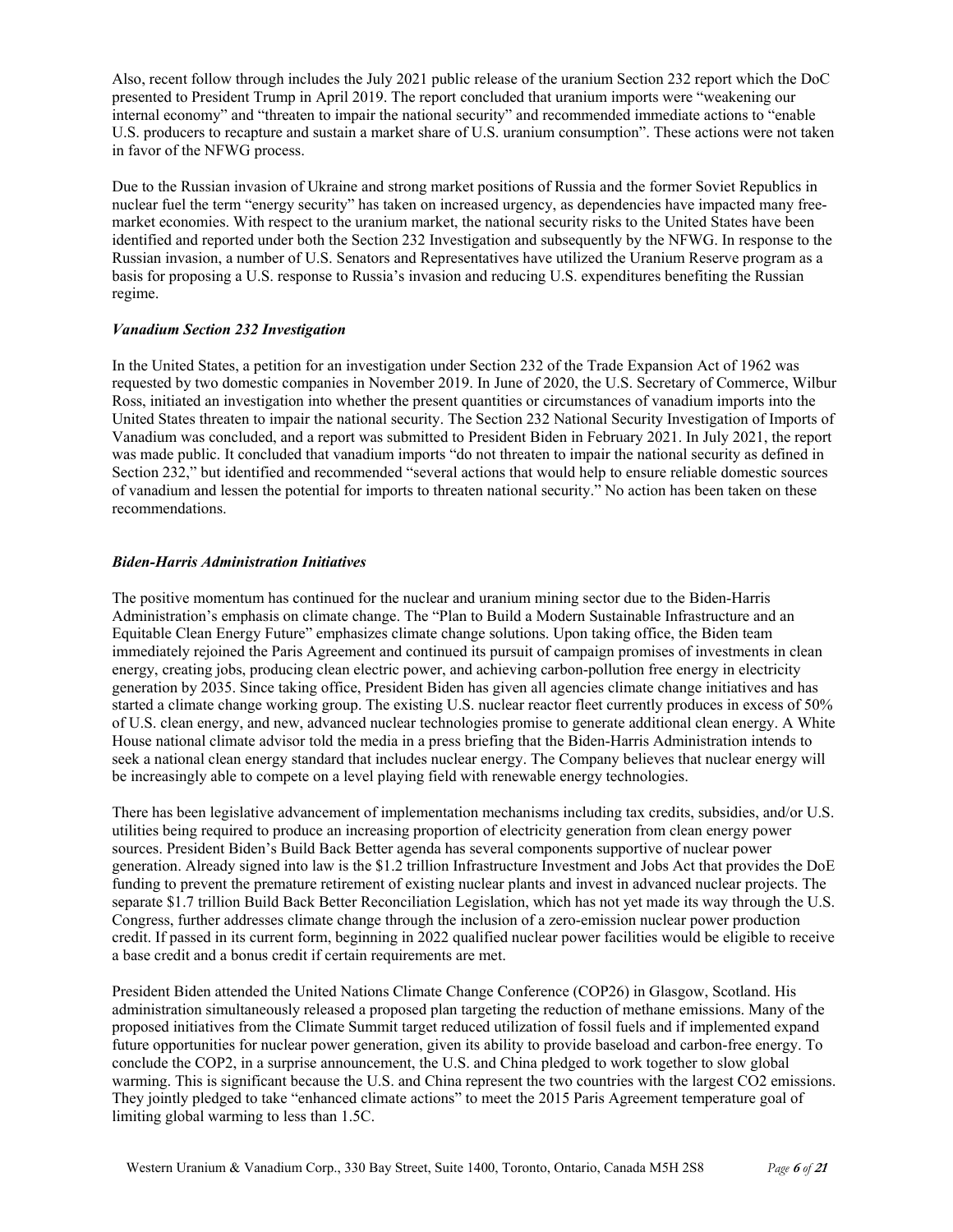### *Strategic Acquisition of Physical Uranium*

On May 28, 2021, the Company executed a binding agreement to purchase 125,000 pounds of natural uranium concentrate at the market price. In December 2021, the Company paid \$4,020,000 or \$32.16 per pound, in connection with its full prepayment of the purchase price for 125,000 pounds of natural uranium concentrate. This uranium concentrate was delivered to the purchaser on April 13, 2022, pursuant to the terms of the uranium concentrates supply agreement described below.

### *Uranium Supply Agreement Delivery*

On April 13, 2022, in satisfaction of the Year 5 delivery under its supply contract, the Company delivered 125,000 lbs of uranium concentrate from its prepaid uranium concentrate inventory. This delivery of uranium concentrate resulted in a sale of \$7,130,000, at a price of approximately \$57 per pound. The Company expects to receive the cash from this sale in May 2022.

### *Sprott Physical Uranium Trust*

The Sprott Physical Uranium Trust (U.UN) (the "Trust") took over the former Uranium Participation Corp. (U.TO) and launched an at-the-market program (ATM) on August 17, 2021 to raise capital for the closed-ended trust. Since the inception of the ATM program, the Trust has bought significant quantities of uranium causing spot prices to increase. It is anticipated that a Sprott U.S. vehicle will receive New York Stock Exchange (NYSE) approval and be made available for investment during 2022. It is also likely that a comparable physical uranium holding vehicle will be launched in affiliation with Kazatomprom, the world's largest uranium miner.

## *COVID-19*

The world has been, and continues to be, impacted by the novel coronavirus ("COVID-19") pandemic. COVID-19, and measures to prevent its spread, impacted our business in a number of ways. The impact of these disruptions and the extent of their adverse impact on the Company's financial and operating results will be dictated by the length of time that such disruptions continue, which will, in turn, depend on the currently unpredictable duration and severity of the impacts of COVID-19, and among other things, the impact of governmental actions imposed in response to COVID-19 and individuals' and companies' risk tolerance regarding health matters going forward and developing strain mutations. To date, COVID-19 has primarily caused Western delays in reporting, regulatory matters, and operations. Most notably, the Company initiated a request for Temporary Cessation status for the Sunday Mine Complex in August 2020 as the mines had not been restarted within the 180-day window due to the direct and indirect impacts of the COVID-19 pandemic. The Van 4 Mine reclamation process was delayed because of COVID-19 pandemic lockdowns. The need to observe quarantine periods also caused a limited loss of manpower and delay to the 2021 / 2022 Sunday Mine Complex project. The COVID-19 pandemic has also limited Western's participation in industry and investor conference events during 2020 and 2021. The Company is continuing to monitor COVID-19 and its subvariants, and the potential impact of the pandemic on the Company's operations.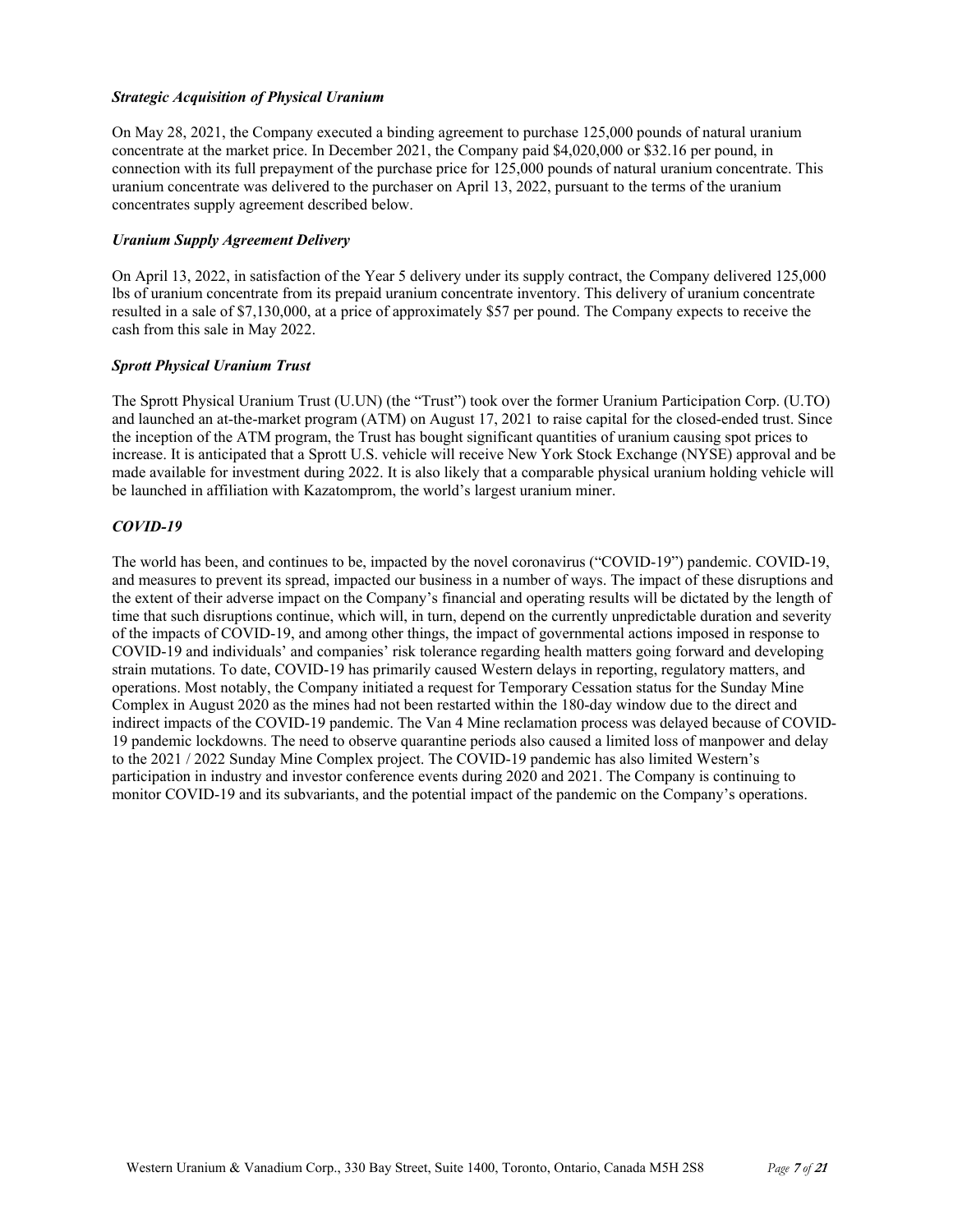### **Results of Operations**

#### *Summary*

|                                             | For the Years Ended December 31, |              |  |
|---------------------------------------------|----------------------------------|--------------|--|
|                                             | 2021                             | 2020         |  |
| Revenue                                     |                                  |              |  |
| Lease and royalty revenue                   | \$<br>272,142                    | \$<br>54,620 |  |
| <b>Expenses</b>                             |                                  |              |  |
| Mining expenditures                         | 717,657                          | 393,182      |  |
| Professional fees                           | 365,302                          | 299,908      |  |
| General and administrative                  | 1,172,585                        | 1,136,049    |  |
| Consulting fees                             | 29,543                           | 39,137       |  |
| <b>Total operating expenses</b>             | 2,285,087                        | 1,868,276    |  |
| <b>Operating loss</b>                       | (2,012,945)                      | (1,813,656)  |  |
| Accretion and interest                      | (16,960)                         | 13,338       |  |
| Settlement expense                          | 78,052                           |              |  |
| Warrant modification expense                |                                  | 639,012      |  |
| Gain on forgiveness of debt                 |                                  | (73, 116)    |  |
| <b>Net loss</b>                             | (2,074,037)                      | (2,392,890)  |  |
| <b>Other Comprehensive income (expense)</b> |                                  |              |  |
| Foreign exchange gain (loss)                | 89,020                           | (110, 860)   |  |
| <b>Comprehensive Loss</b>                   | (1,985,017)                      | (2,503,750)  |  |
| Net loss per share - basic and diluted      | \$<br>(0.06)                     | (0.08)<br>S  |  |

## *Year Ended December 31, 2021 as Compared to the Year Ended December 31, 2020*

Our consolidated net loss for the years ended December 31, 2021and 2020 was \$2,074,037 and \$2,392,890 or \$0.06 and \$0.08 per share, respectively. The principal components of these year over year changes are discussed below.

Our comprehensive loss for the years ended December 31, 2021 and 2020 was \$1,985,017 and \$2,503,750, respectively.

- 1. Our revenue for the years ended December 31, 2021 and 2020 was \$272,142 and \$54,620, respectively. This revenue resulted from lease revenue pursuant to a July 18, 2017 oil and gas lease agreement, which was extended for an additional three years in 2020 at a 150% increased rate. The February 2, 2018 pipeline easement, with the initial operator has terminated resulting in a decrease in this portion of revenue. The July 1, 2018 right-of-way agreement with the new operator was consistent between periods. The aforementioned revenue streams are derived from the Weld County oil and gas property. By August 2021, each of the eight (8) Blue Teal Fed wells had commenced oil and gas production. On January 31, 2022, the Company received \$207,552 as payment for royalties recognized during the period August 2021 through December 2021.
- 2. Mining expenditures for the year ended December 31, 2021 were \$717,657 as compared to \$393,182 for the year ended December 31, 2020. The increase in mining expenditures of \$324,475, or 82.5% was principally attributable to mining expenditures related to restarting mining operations at the Company's Sunday Mine Complex during the third quarter of 2021.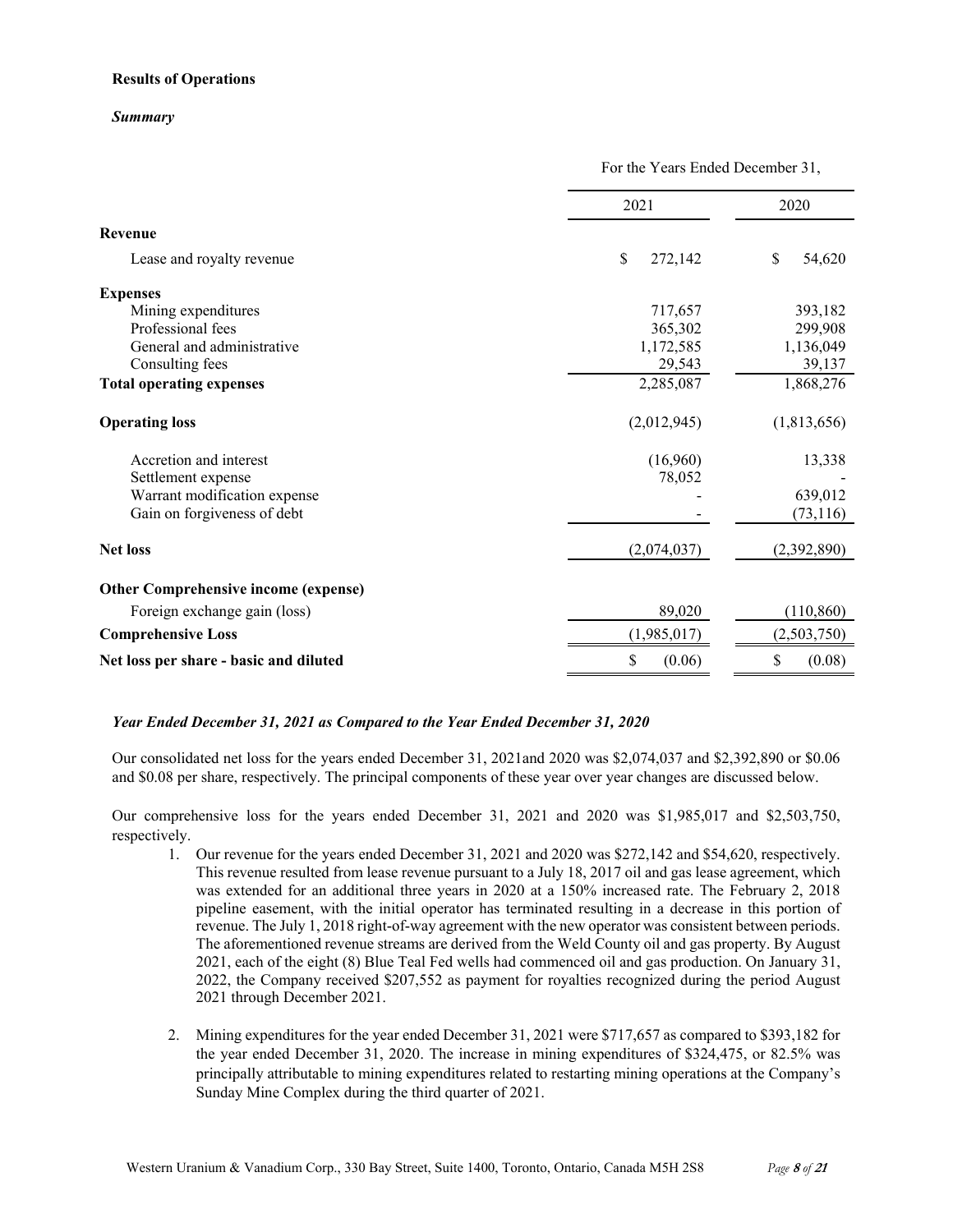- 3. Professional fees for the year ended December 31, 2021 were \$365,302 as compared to \$299,908 for the year ended December 31, 2020. The increase in professional fees of \$65,394, or 21.8% was due to a \$61,197 increase in legal fees which was primarily attributable to the Form S-1 share registration process.
- 4. General and administrative expenses for the year ended December 31, 2021 were \$1,172,585 as compared to \$1,136,049 for the year ended December 31, 2020. The increase in general and administrative expense of \$36,536, or 3.2% is due to a \$136,756 increase in in payroll expenses, and an increase of \$36,760 in utilities expenses in connection with the Sunday Mine Complex project offset by a decrease of \$212,796 of stock-based compensation.
- 5. Consulting fees for the year ended December 31, 2021 were \$29,543 as compared to \$39,137 for the year ended December 31, 2020. The decrease in consulting fees of \$9,594, or 24.5% was principally due to the Company's reduced utilization of consultants during the current period.
- 6. Accretion and interest for the year ended December 31, 2021 was \$(16,960) as compared to \$13,338 for the years ended December 31, 2020. The change of accretion and interest of \$30,298 was due to the return of the Hansen Picnic Tree Financial Warrantee with interest.
- 7. Warrant modification expense for the year ended December 31, 2021 was \$0 as compared to \$639,012 for the year ended December 31, 2020. The decrease in warrant modification expense relates to the Company's decision on April 20, 2020 to extend warrants issued to investors during various 2018 private placements and amend the trigger price in the acceleration clause for each tranche of warrants, resulting in a warrant modification expense of \$639,012 in 2020.
- 8. Gain on forgiveness of debt for the year ended December 31, 2021 was \$0 as compared to \$73,116 for the year ended December 31, 2020. The gain on forgiveness of debt relates to the Company having its PPP Loan forgiven by the U.S. Small Business Association in December 2020.
- 9. Foreign exchange gain (loss) for the year ended December 31, 2021 was \$89,020 as compared to \$(110,860) for the year ended December 31, 2020. The change of the foreign exchange gain (loss) of \$199,880 is primarily due to a swing from a loss in 2020 to a gain in 2021 from holding cash balances in Canadian Dollars during a period when the currency appreciated and the translation gain from using United States Dollars as the reporting currency.

## **Financial Position**

## *Net cash used in operating activities*

Net cash used in operating activities was \$6,154,665 for the year ended December 31, 2021, as compared with \$1,513,626 for the year ended December 31, 2020. Of the \$6,154,665 in net cash used in operating activities for the year ended December 31, 2021, \$2,074,037 is derived from our net loss before non-cash adjustments. Changes in our operating assets and liabilities for the period primarily include an increase of \$4,085,723 in prepaid uranium concentrate inventory, \$269,606 in prepaid expenses and other current assets, an increase of \$356,976 in accounts payable and accrued expenses, and a decrease of \$64,620 in deferred revenue.

## *Net cash used in investing activities*

Net cash used in investing activities was \$65,000 for the year ended December 31, 2021, as compared with \$0 for the year ended December 31, 2020.This capital expenditure relates to purchasing property and equipment for our mining operations.

## *Net cash provided by financing activities*

Net cash provided by financing activities for the years ended December 31, 2021 and 2020 were \$6,309,143 and \$73,116, respectively. The Company completed three private placements during 2021 representing aggregate net proceeds of \$4,304,279 and received \$2,004,864 from the exercise of warrants during the year ended December 31, 2021.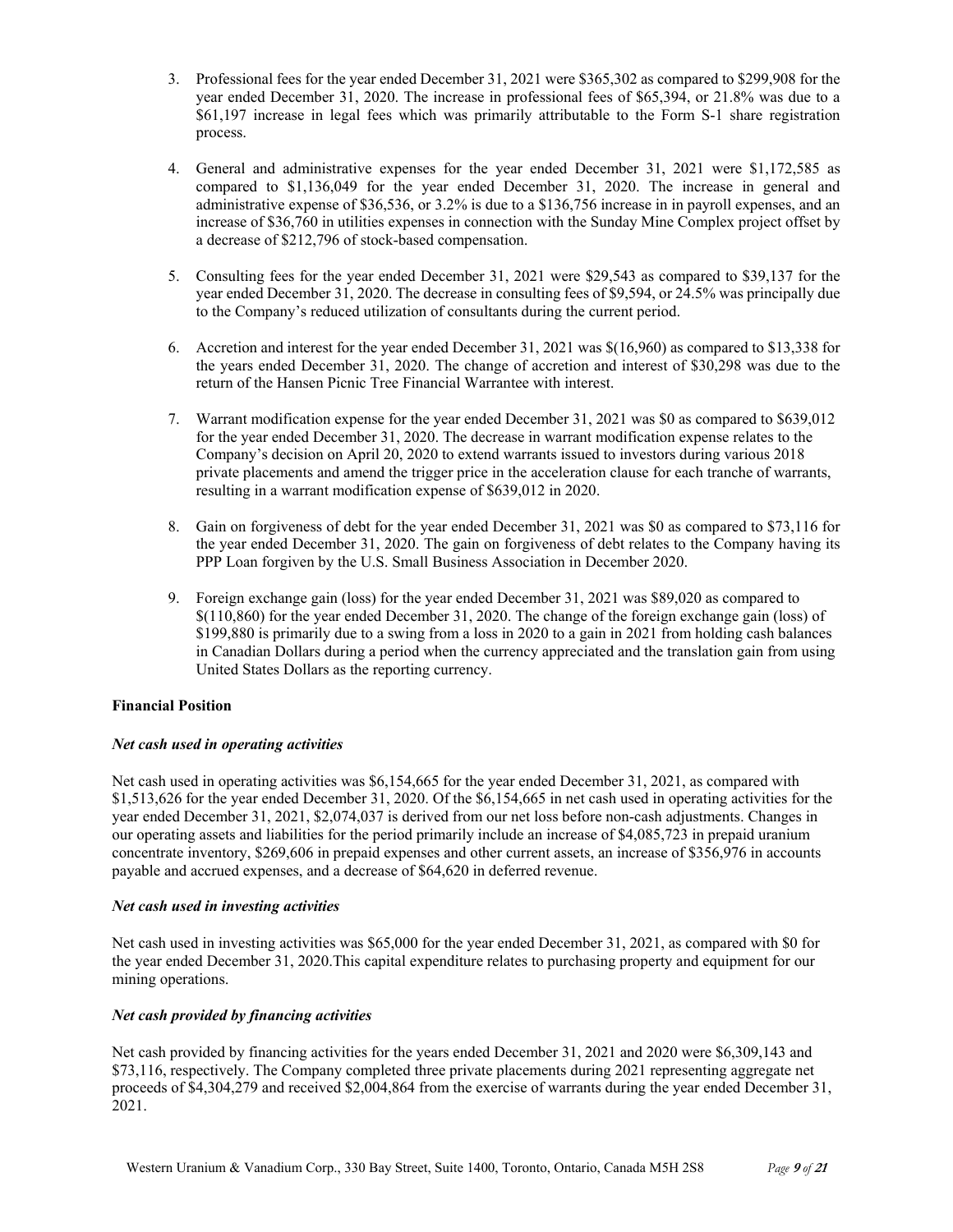#### *Liquidity and Capital Resources*

The Company's cash balance as of December 31, 2021 was \$880,821. The Company's cash position is highly dependent on its ability to raise capital through the issuance of debt and equity and its management of expenditures for mining development and for fulfillment of its public company reporting responsibilities. Management believes that in order to finance the development of the mining properties and Kinetic Separation, the Company will be required to raise additional capital by way of debt and/or equity. The Company could potentially require additional capital if the scope of the Sunday Mine Complex expands. This outlook is based on the Company's current financial position and is subject to change if opportunities become available based on current exploration program results and/or external opportunities.

### *Reclamation Liability*

The Company's mines are subject to certain asset retirement obligations, which the Company has recorded as reclamation liabilities. The reclamation liabilities of the United States mines are subject to legal and regulatory requirements, and estimates of the costs of reclamation are reviewed periodically by the applicable regulatory authorities. The reclamation liability represents the Company's best estimate of the present value of future reclamation costs in connection with the mineral properties. The Company determined the gross reclamation liabilities of the mineral properties as of December 31, 2021 and 2020, to be approximately \$740,446 and \$906,811, respectively. On March 2, 2020, the Colorado Mined Land Reclamation Board ("MLRB") issued an order vacating the Van 4 Temporary Cessation, terminating mining operations and ordering commencement of final reclamation. The Company has begun the reclamation of the Van 4 Mine. The reclamation cost is fully covered by the reclamation bonds posted upon acquisition of the property. The Company adjusted the fair value of its reclamation obligation for the Van 4 Mine. The portion of the reclamation liability related to the Van 4 Mine and its related restricted cash are included in current liabilities and current assets, respectively, at a value of \$75,057. The Company expects to begin incurring the reclamation liability after 2054 for all mines that are not in reclamation and accordingly, has discounted the gross liabilities over their remaining lives using a discount rate of 5.4%. The net discounted aggregated values as of December 31, 2021 and 2020 were \$271,620 and \$309,940, respectively. The gross reclamation liabilities as of December 31, 2021 and 2020 are secured by financial warranties in the amount of \$740,446 and \$906,811, respectively.

During the first quarter of 2021, the Company received notice that its Ferris Haggerty property was no longer considered to be subject to reclamation treatment. The Company recorded a discontinuation of the Ferris Haggerty property's present value of \$2,669 during the first quarter 2021. On April 29, 2021, the Company moved the Ferris Haggerty \$10,000 restricted cash deposit into its cash after receiving payment from the state of Wyoming. During the fourth quarter of 2021, the Company received notice that its Hansen Picnic Tree property was no longer considered to be subject to reclamation treatment. The Company recorded a discontinuation of the Hansen Picnic Tree property's present value of \$44,793 during the fourth quarter of 2021. On December 29, 2021, the Company moved the \$154,936 restricted cash deposit into its cash after receiving payment from the state of Colorado.

## *Oil and Gas Lease and Easement*

The Company entered into an oil and gas lease that became effective with respect to minerals and mineral rights owned by the Company of approximately 160 surface acres of the Company's property in Colorado. As consideration for entering into the lease, the lessee has agreed to pay the Company a royalty from the lessee's revenue attributed to oil and gas produced, saved, and sold attributable to the net mineral interest. The Company has also received cash payments from the lessee related to the easement that the Company is recognizing incrementally over the eight year term of the easement.

On June 23, 2020, the same entity as discussed above elected to extend the oil and gas lease easement for three additional years, commencing on the date the lease would have previously expired. During 2021, the operator completed all well development stages and each of the eight (8) Blue Teal Fed wells commenced oil and gas production by mid-August 2021.

During the years ended December 31, 2021 and 2020 the Company recognized aggregate revenue of \$272,142 and \$54,620, respectively, under these oil and gas lease arrangements. On January 31, 2022, the Company received \$207,552 as payment for royalties recognized during the period August 2021 through December 2021.

#### *Related Party Transactions*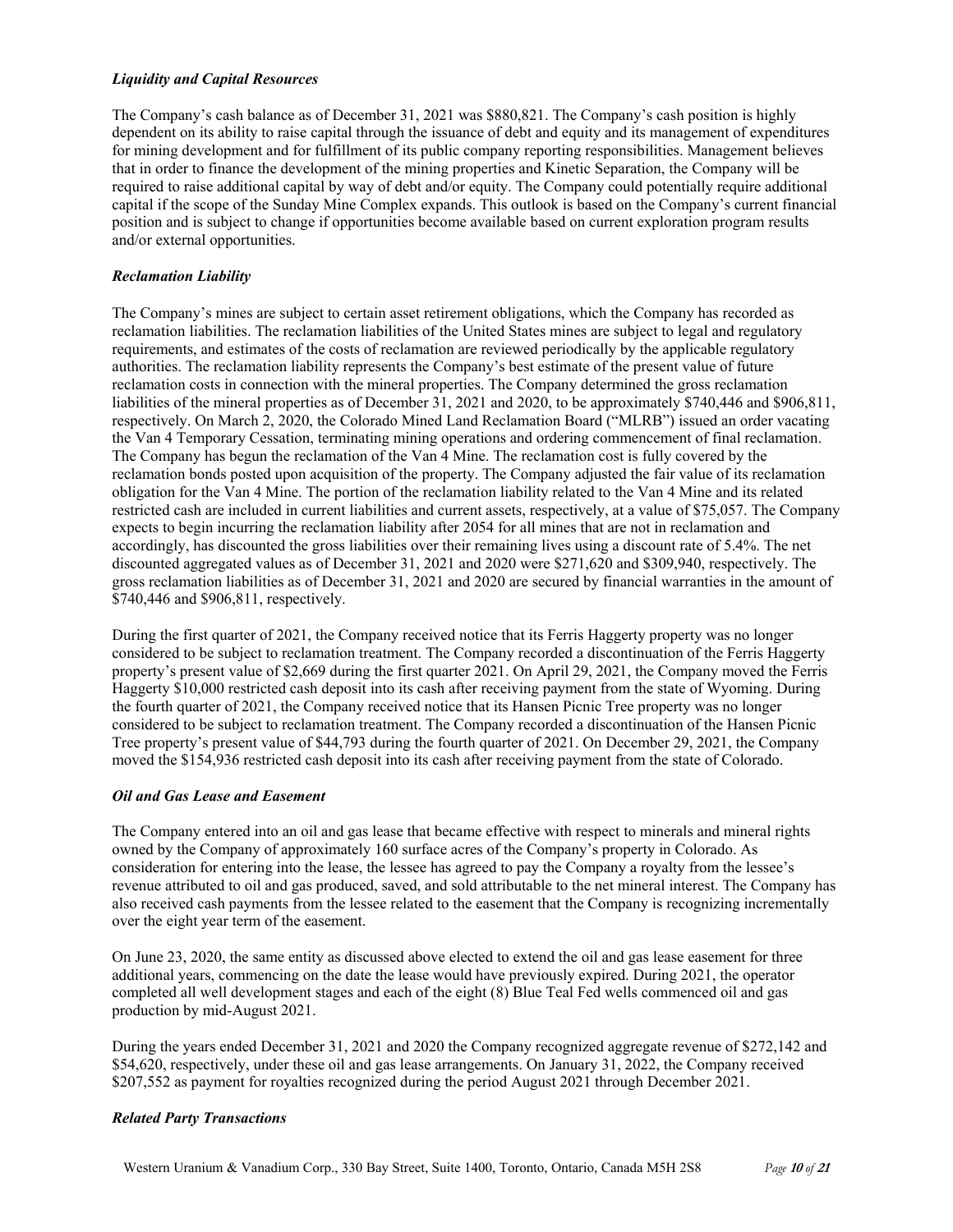The Company has transacted with related parties pursuant to service arrangements in the ordinary course of business, as follows:

Prior to the acquisition of Black Range, Mr. George Glasier, the Company's CEO, who is also a director ("Seller"), transferred his interest in a former joint venture with Ablation Technologies, LLC to Black Range. In connection with the transfer, Black Range issued 25 million shares of Black Range common stock to Seller and committed to pay AUD \$500,000 (USD \$362,794 as of December 31, 2021) to Seller within 60 days of the first commercial application of the kinetic separation technology. Western assumed this contingent payment obligation in connection with the acquisition of Black Range. At the date of the acquisition of Black Range, this contingent obligation was determined to be probable. Since the deferred contingent consideration obligation is probable and the amount is estimable, the Company recorded the deferred contingent consideration as an assumed liability in the amount of \$362,794 and \$392,086 as of December 31, 2021 and 2020, respectively.

### *Going Concern*

The Company has incurred continuing losses from its operations and as of December 31, 2021, the Company had an accumulated deficit of \$13,161,496 and working capital of \$4,492,169.

Since inception, the Company has met its liquidity requirements principally through the issuance of notes and the sale of its common shares. On February 16, 2021, the Company closed on a non-brokered private placement of 3,250,000 units at a price of CAD \$0.80 per unit. The aggregate gross proceeds raised in the private placement amounted to CAD \$2,600,000 (USD \$1,950,509 in net proceeds). On March 1, 2021, the Company closed on a nonbrokered private placement of 3,125,000 units at a price of CAD \$0.80 per unit. The aggregate gross proceeds raised in the private placement amounted to CAD \$2,500,000 (USD \$1,918,797 in net proceeds). On December 17, 2021, the Company closed on a non-brokered private placement of 372,966 units at a price of CAD \$1.60 per unit. The aggregate gross proceeds raised in the private placement amounted to CAD \$596,746 (USD \$434,973 in net proceeds). During the year ended December 31, 2021, the Company received \$2,004,864 in proceeds from the exercise of warrants.

The Company's ability to continue its operations and to pay its obligations when they become due is contingent upon the Company obtaining additional financing. Management's plans include seeking to procure additional funds through debt and equity financings, to secure regulatory approval to fully utilize its Kinetic Separation and to initiate the processing of ore to generate operating cash flows.

There are no assurances that the Company will be able to raise capital on terms acceptable to the Company or at all, or that cash flows generated from its operations will be sufficient to meet its current operating costs and required debt service. If the Company is unable to obtain sufficient amounts of additional capital, it may be required to reduce the scope of its planned product development, which could harm its financial condition and operating results, or it may not be able to continue to fund its ongoing operations. These conditions raise substantial doubt about the Company's ability to continue as a going concern to sustain operations for at least one year from the issuance of the accompanying financial statements. The accompanying consolidated financial statements do not include any adjustments that might result from the outcome of these uncertainties.

#### *Off Balance Sheet Arrangements*

As of December 31, 2021, there were no off-balance sheet transactions. The Company has not entered into any specialized financial agreements to minimize its investment risk, currency risk or commodity risk.

#### *Critical Accounting Estimates and Policies*

The preparation of these consolidated financial statements requires management to make certain estimates, judgments and assumptions that affect the reported amounts of assets and liabilities at the date of the consolidated financial statements and reported amounts of expenses during the reporting period.

Significant assumptions about the future and other sources of estimation uncertainty that management has made at the end of the reporting period, that could result in a material adjustment to the carrying amounts of assets and liabilities, in the event that actual results differ from assumptions made, include, but are not limited to, the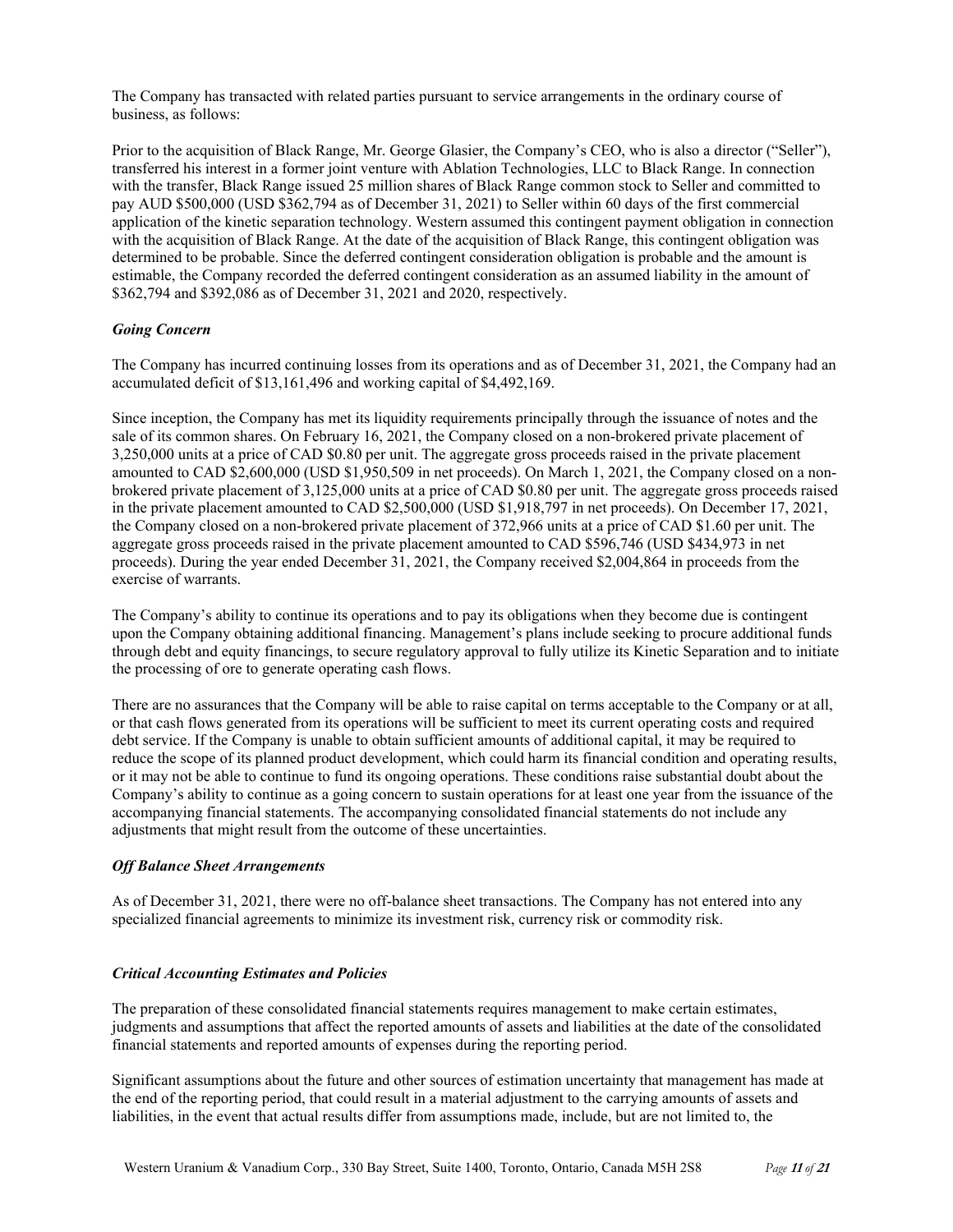following: fair value of transactions involving common shares, assessment of the useful life and evaluation for impairment of intangible assets, valuation and impairment assessments on mineral properties, deferred contingent consideration, the reclamation liability, valuation of stock-based compensation, valuation of available-for-sale securities and valuation of long-term debt, HST and asset retirement obligations. Other areas requiring estimates include allocations of expenditures, depletion and amortization of mineral rights and properties.

### **Summary of Quarterly Results**

The table below reflects a summary of certain key financial results for each of the company's previous four quarters ended December 31, 2021:

| <b>Description</b>                       |            | December 31, 2021 September 30, 2021 | June 30, 2021 | March 31, 2021 |
|------------------------------------------|------------|--------------------------------------|---------------|----------------|
| <b>Balance sheet</b>                     |            |                                      |               |                |
| Cash                                     | 880,821    | 4,445,103                            | 5,275,792     | 4,119,776      |
| Prepaid uranium concentrate              | 4,085,723  |                                      |               |                |
| inventory                                |            |                                      |               |                |
| Mineral properties and equipment         | 11,780,142 | 11,791,958                           | 11,791,958    | 11,797,865     |
| Kinetic separation intellectual property | 9,488,051  | 9,488,051                            | 9,488,051     | 9,488,051      |
| Accounts payable                         | 699.593    | 622,714                              | 541,182       | 493.695        |
| Shareholders' equity                     | 23,097,492 | 22,719,517                           | 23, 543, 758  | 22,396,022     |
| Income statement                         |            |                                      |               |                |
| Lease and royalty revenue                | 223,677    | 16,155                               | 16,155        | 16,155         |
| Mining expenditures                      | 294,736    | 335,028                              | 40.034        | 47,859         |
| Professional fees                        | 78,260     | 136,174                              | 104,481       | 46,387         |
| Comprehensive loss                       | (411, 831) | (876, 856)                           | (449,680)     | (246, 650)     |

#### **RISKS**

There are a number of factors that could negatively affect the Company's business and the value of its securities, including the factors listed below. The following information pertains to the outlook and conditions currently known to Western that could have a material impact on the financial condition of Western. Other factors may arise in the future that are currently not foreseen by management of the Company that may present additional risks in the future. Current and prospective security holders of the Company should carefully consider these risk factors.

### **Uranium and Vanadium Price Fluctuations**

The Company's activities are significantly affected by the market price of uranium and vanadium, which is cyclical and subject to substantial fluctuations. The Company's earnings and operating cash flow are and will be particularly sensitive to the change in the long and short term market price of uranium and vanadium. Among other factors, these prices also affect the value of the Company's resources, reserves and inventories, as well as the market price of the Company's common shares.

Market prices are affected by numerous factors beyond the Company's control. With respect to uranium, such factors include, among others: demand for nuclear power; political and economic conditions in uranium producing and consuming countries; public and political response to a nuclear incident; reprocessing of used reactor fuel, the reenrichment of depleted uranium tails and the enricher practice of underfeeding; sales of excess civilian and military inventories (including from the dismantling of nuclear weapons; the premature decommissioning of nuclear power plants; and from the build-up of Japanese utility uranium inventories as a result of the Fukushima incident) by governments and industry participants; uranium supply, including the supply from other secondary sources; and production levels and costs of production. With respect to vanadium, such factors include, among others: demand for steel; the potential for vanadium to be used in advanced battery technologies; political and economic conditions in vanadium producing and consuming countries; world production levels; and costs of production. Other factors relating to both the price of uranium include: levels of supply and demand for a broad range of industrial products; substitution of new or different products in critical applications for the Company's existing products; expectations with respect to the rate of inflation; the relative strength of the US dollar and of certain other currencies; interest rates; global or regional political or economic crises; regional and global economic conditions; and sales of uranium by holders in response to such factors. In the event the Company concludes that a significant deterioration in expected future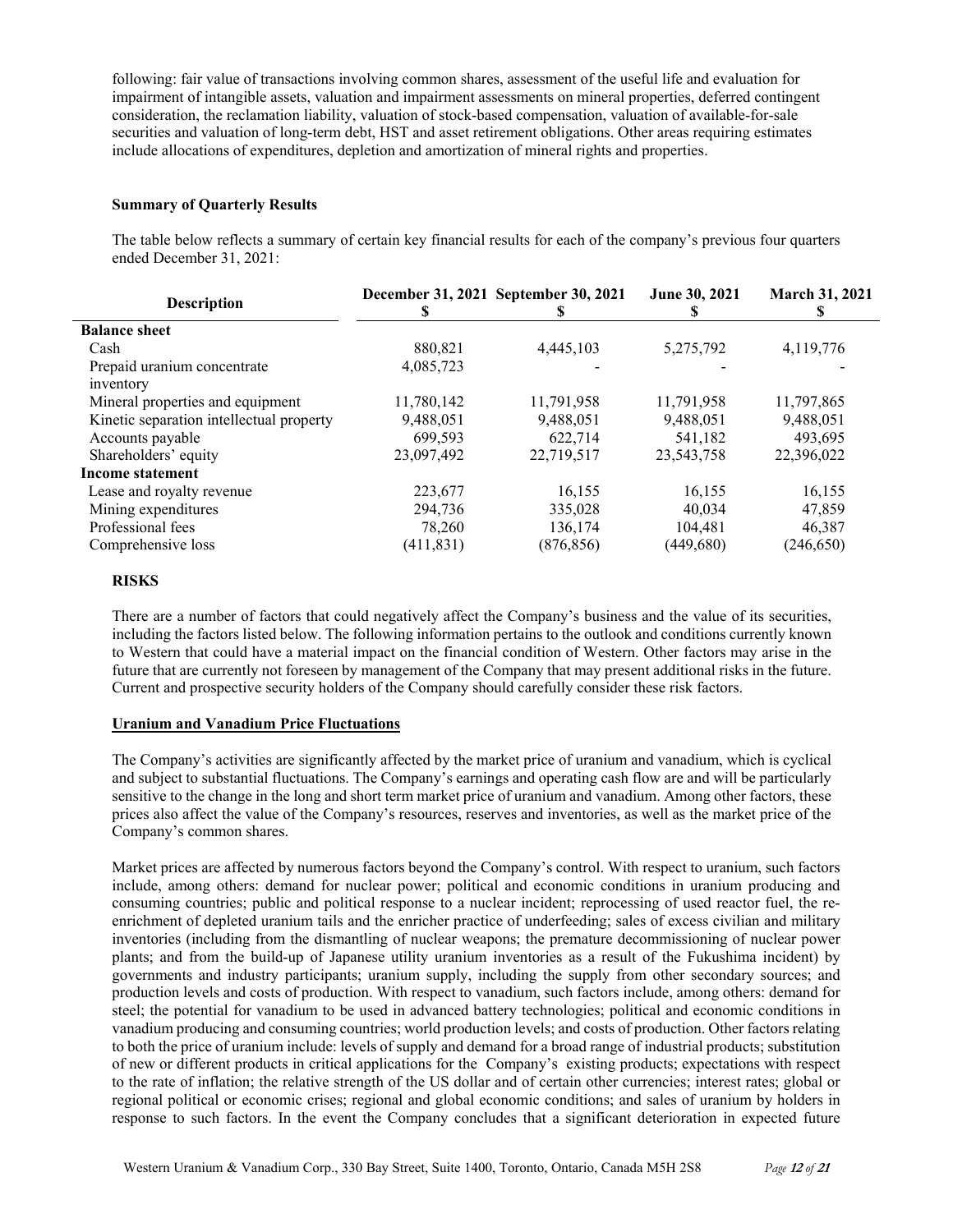uranium prices has occurred, the Company will assess whether an impairment allowance is necessary which, if required, could be material.

The recent fluctuations in the price of many commodities is an example of a situation over which the Company has no control and which could materially adversely affect the Company in a manner for which it may not be able to compensate. There can be no assurance that the price of any minerals that could be extracted from the Company's properties will be such that any deposits can be mined at a profit.

### **Global Economic Conditions**

In the event of a general economic downturn or a recession, there can be no assurance that the business, financial condition and results of operations of the Company would not be materially adversely affected. During the past several years, the global economy faced a number of challenges. During the global financial crisis of 2007-2008, economic problems in the United States and Eurozone caused a deterioration in the global economy, as numerous commercial and financial enterprises either went into bankruptcy or creditor protection or had to be rescued by governmental authorities. Access to public financing was negatively impacted by sub-prime mortgage defaults in the United States, the liquidity crisis affecting the asset-backed commercial paper and collateralized debt obligation markets, and massive investment losses by banks with resultant recapitalization efforts. Although economic conditions have shown improvement in recent years, the global recovery from the recession has been slow and uneven. The effects of the global financial crisis continue to limit growth. In addition, increasing levels of government debt, slowing economic growth in certain key regions including China, the threat of sovereign defaults including Greece, and political instability in Eastern Europe continue to weigh on markets. These factors continue to impact commodity prices, including uranium, as well as currencies and global debt and stock markets.

These factors may impact the Company's ability to obtain equity, debt or bank financing on terms commercially reasonable to the Company, or at all. Additionally, these factors, as well as other related factors, may cause decreases in asset values that are deemed to be other than temporary, which may result in impairment losses. If these increased levels of volatility and market turmoil continue, or there is a material deterioration in general business and economic conditions, the Company's operations could be adversely impacted and the trading price of the Company's securities could continue to be adversely affected.

### **Market Price of Shares**

Securities of mining companies have experienced substantial volatility in the past, often based on factors unrelated to the financial performance or prospects of the companies involved. These factors include macroeconomic conditions in North America and globally, and market perceptions of the attractiveness of particular industries. The price of the Company's securities is also likely to be significantly affected by short-term changes in the uranium spot price, changes in industry forecasts of uranium prices, other mineral prices, currency exchange fluctuation, or in its financial condition or results of operations as reflected in its periodic earnings reports. Other factors unrelated to the performance of the Company that may have an effect on the price of the securities of the Company include the following: the extent of analytical coverage available to investors concerning the business of the Company may be limited if investment banks with research capabilities do not follow the Company's securities; lessening in trading volume and general market interest in the Company's securities may affect an investor's ability to trade significant numbers of securities of the Company; the size of the Company's public float and its inclusion in market indices may limit the ability of some institutions to invest in the Company's securities; and a substantial decline in the price of the securities of the Company that persists for a significant period of time could cause the Company's securities to be delisted from an exchange, further reducing market liquidity. If an active market for the securities of the Company does not continue, the liquidity of an investor's investment may be limited and the price of the securities of the Company may decline. If an active market does not exist, investors may lose their entire investment in the Company. As a result of any of these factors, the market price of the securities of the Company at any given point in time may not accurately reflect the long-term value of the Company. Securities class-action litigation often has been brought against companies in periods of volatility in the market price of their securities, and following major corporate transactions or mergers and acquisitions. The Company may in the future be the target of similar litigation. Securities litigation could result in substantial costs and damages and divert management's attention and resources.

#### **Governmental Regulation and Policy Risks**

Exploration, development, mining and milling of minerals and the transportation and handling of the products produced are subject to extensive federal, state and local laws and regulations governing, among other things: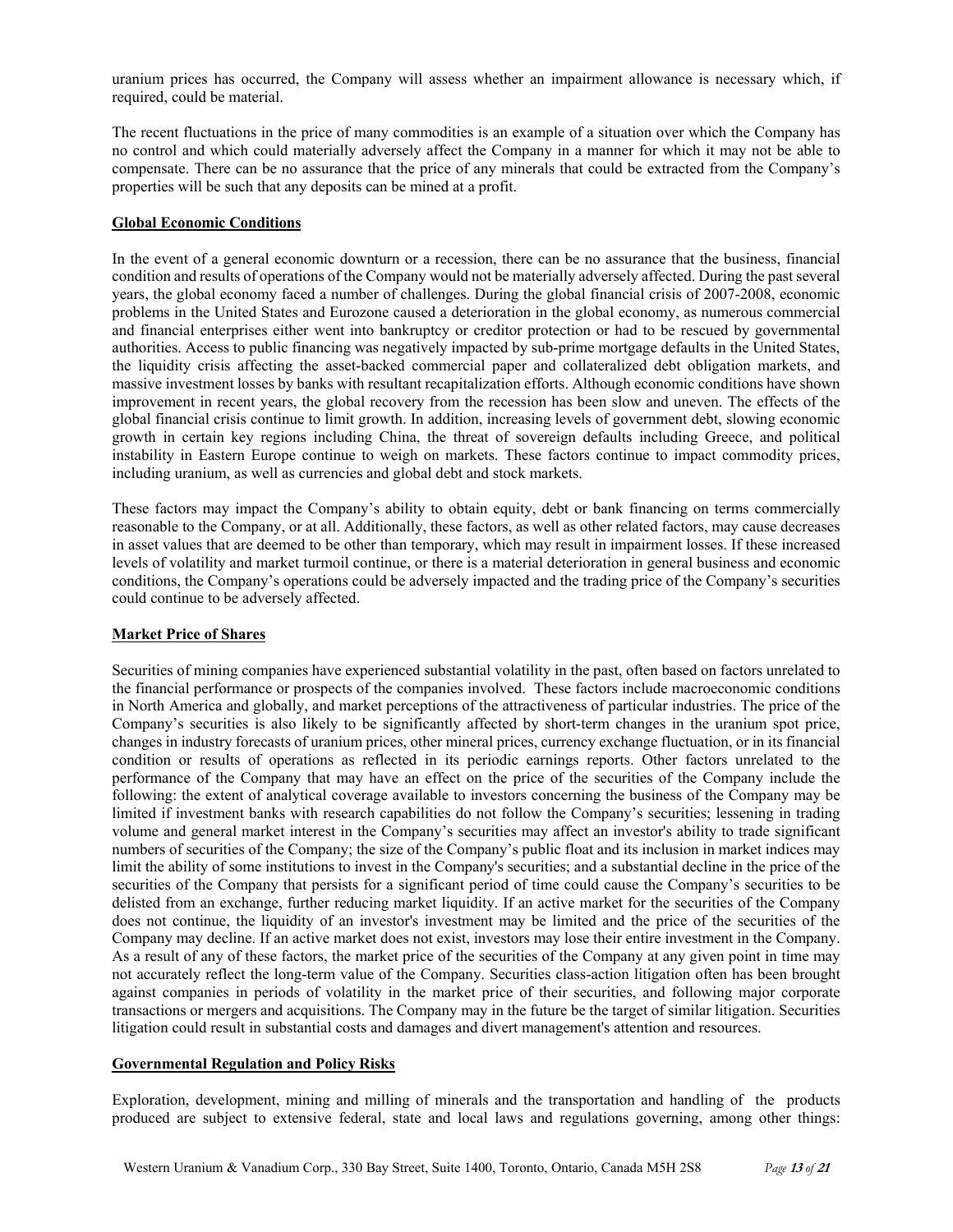acquisition of the mining interests; maintenance of claims; tenure; expropriation; prospecting; exploration; development; mining; milling and production; price controls; exports; imports; taxes and royalties; labor standards; occupational health; waste disposal; toxic substances; water use; land use; Native American land claims; environmental protection and remediation; endangered and protected species; mine and mill decommissioning and reclamation; mine safety; transportation safety and emergency response; and other matters. Compliance with such laws and regulations has increased the costs of exploring, drilling, developing, constructing, operating and closing the Company's mines. It is possible that, in the future, the costs, delays and other effects associated with such laws and regulations may impact the Company's decision as to whether to proceed with exploration or development, or that such laws and regulations may result in the Company incurring significant costs to remediate or decommission properties that do not comply with applicable environmental standards at such time. The Company expends significant financial and managerial resources to comply with such laws and regulations. The Company anticipates it will have to continue to do so as the historic trend toward stricter government regulation may continue. There can be no assurance that future changes in applicable laws and regulations will not adversely affect the operations or financial condition of the Company. New laws and regulations, amendments to existing laws and regulations or more stringent implementation of existing laws and regulations, including through stricter license and permit conditions, could have a material adverse impact on the Company, increase costs, cause a reduction in levels of, or suspension of, production and/or delay or prevent the development of new mining properties.

Mining is subject to potential risks and liabilities associated with pollution of the environment and the disposal of waste products occurring as a result of mineral exploration, mining and production. Environmental liability may result from mining activities conducted by others prior to the Company's ownership of a property. Failure to comply with applicable laws, regulations and permitting requirements may result in enforcement actions. These actions may result in orders issued by regulatory or judicial authorities causing operations to cease or be curtailed, and may include corrective measures requiring capital expenditures, installation of additional equipment or remedial actions. Companies engaged in uranium exploration operations may be required to compensate others who suffer loss or damage by reason of such activities and may have civil or criminal fines or penalties imposed for violations of applicable laws or regulations. Should the Company be unable to fully fund the cost of remedying an environmental problem, it might be required to suspend operations or enter into interim compliance measures pending completion of the required remedy, which could have a material adverse effect on the Company. To the extent that the Company is subject to uninsured environmental liabilities, the payment of such liabilities would reduce otherwise available earnings and could have a material adverse effect on the Company. In addition, the Company does not have coverage for certain environmental losses and other risks as such coverage cannot be purchased at a commercially reasonable cost. Compliance with applicable environmental laws and regulations requires significant expenditures and increases mine development and operating costs.

Worldwide demand for uranium is directly tied to the demand for electricity produced by the nuclear power industry, which is also subject to extensive government regulation and policies. The development of mines and related facilities is contingent upon governmental approvals that are complex and time consuming to obtain and which, depending upon the location of the project, involve multiple governmental agencies. The duration and success of such approvals are subject to many variables outside the Company's control. Any significant delays in obtaining or renewing such permits or licenses in the future could have a material adverse effect on the Company. In addition, the international marketing of uranium is subject to governmental policies and certain trade restrictions, such as those imposed by the suspension agreement between the United States and Russia. Changes in these policies and restrictions may adversely impact the Company's business.

### **Public Acceptance of Nuclear Energy and Competition from Other Energy Sources**

Growth of the uranium and nuclear industry will depend upon continued and increased acceptance of nuclear technology as a means of generating electricity. Because of unique political, technological and environmental factors that affect the nuclear industry, including the risk of a nuclear incident, the industry is subject to public opinion risks that could have an adverse impact on the demand for nuclear power and increase the regulation of the nuclear power industry. Nuclear energy competes with other sources of energy, including oil, natural gas, coal, hydro-electricity and renewable energy sources. These other energy sources are to some extent interchangeable with nuclear energy, particularly over the longer term. Sustained lower prices of oil, natural gas, coal and hydroelectricity may result in lower demand for uranium concentrates. Technical advancements in renewable and other alternate forms of energy, such as wind and solar power, could make these forms of energy more commercially viable and put additional pressure on the demand for uranium concentrates.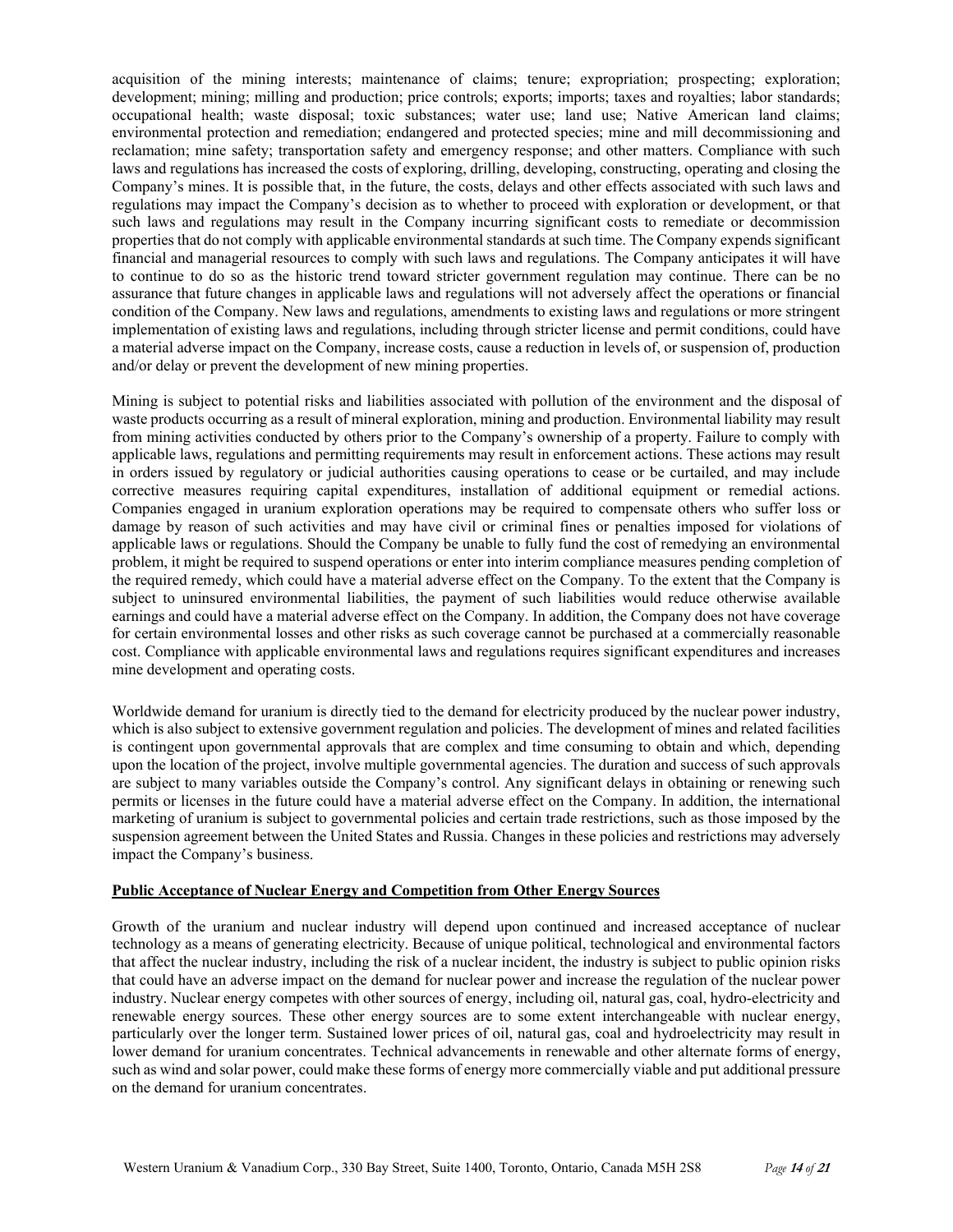### **Uranium Industry Competition and International Trade Restrictions**

The international uranium industry, including the supply of uranium concentrates, is competitive. The Company's market for uranium is in direct competition with supplies available from a relatively small number of uranium mining companies, from nationalized uranium companies, from uranium produced as a byproduct of other mining operations, from excess inventories, including inventories made available from decommissioning of nuclear weapons, from reprocessed uranium and plutonium, from used reactor fuel, and from the use of excess Russian enrichment capacity to re-enrich depleted uranium tails held by European enrichers in the form of UF6. A large quantity of current world production is inelastic, in that uranium market prices have little effect on the quantity supplied. The supply of uranium from Russia and from certain republics of the former Soviet Union is, to some extent, impeded by a number of international trade agreements and policies. These agreements and any similar future agreements, governmental policies or trade restrictions are beyond the control of the Company and may affect the supply of uranium available in the United States and Europe. The United States and China are also currently involved in a trade and tariff war, which could impact the Company's future sales as China is a globally large uranium and vanadium customer.

### **Ability to Maintain Obligations Under Notes Payable and Other Debt**

The Company may from time to time enter into arrangements to borrow money in order to fund its operations and expansion plans, and such arrangements may include covenants that restrict its business in some way. Events may occur in the future, including events out of the Company's control that would cause the Company to fail to satisfy its obligations under its existing notes payable or other debt instruments. In such circumstances, or if the Company were to default on its obligations under debentures or other debt instruments, the amounts drawn under the Company's debt agreements may become due and payable before the agreed maturity date, and the Company may not have the financial resources to repay such amounts when due.

Further, although most, but not all, of the Company's reclamation obligations are bonded, and cash and other assets of the Company have been reserved to secure a portion but not all of this bonded amount, to the extent the bonded amounts are not fully collateralized, the Company will be required to come up with additional cash to perform its reclamation obligations when they occur. In addition, the bonding companies have the right to require increases in collateral at any time upon 30-days' notice to the Company, failure of which would constitute a default under the bonds. In such circumstances, the Company may not have the financial resources to perform such reclamation obligations or to increase such collateral when due.

## **Additional Funding Requirements**

The Company may need additional financing in connection with the implementation of its business and strategic plans from time to time. The exploration and development of mineral properties and the ongoing operation of mines, requires a substantial amount of capital and may depend on the Company's ability to obtain financing through joint ventures, debt financing, equity financing or other means. The Company may accordingly need further capital in order to take advantage of further opportunities or acquisitions. The Company's financial condition, general market conditions, volatile uranium markets, volatile interest rates, a claim against the Company, a significant disruption to the Company's business or operations or other factors may make it difficult to secure financing necessary for the expansion of mining activities or to take advantage of opportunities for acquisitions. Further, continuing volatility in the credit markets may increase costs associated with debt instruments due to increased spreads over relevant interest rate benchmarks, or may affect the ability of the Company, or third parties it seeks to do business with, to access those markets. There is no assurance that the Company will be successful in obtaining required financing as and when needed on acceptable terms, if at all.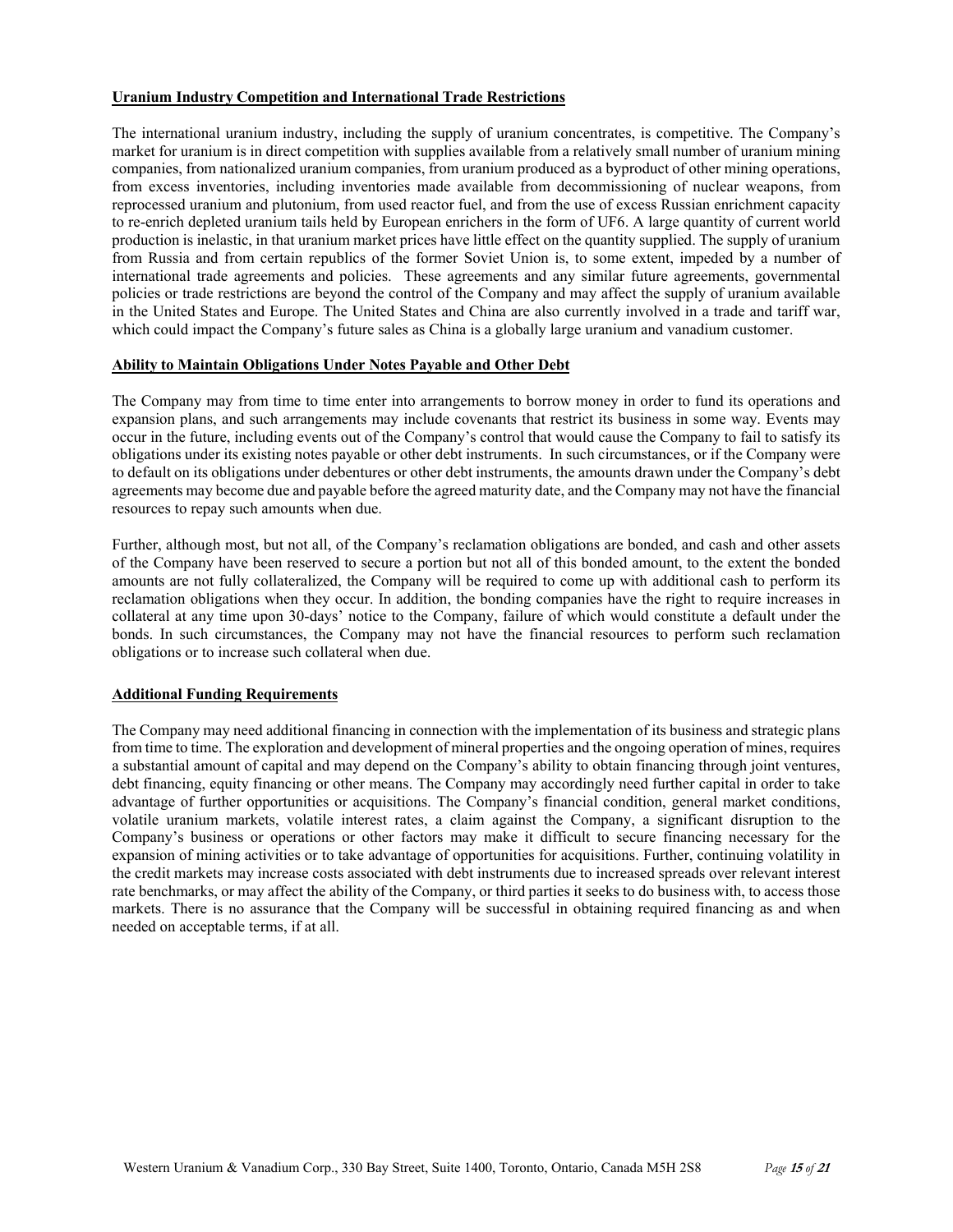### **Dilution from Further Equity Financing**

If the Company raises additional funding by issuing additional equity securities or securities convertible, exercisable or exchangeable for equity securities, such financing may substantially dilute the interests of shareholders of the Company and reduce the value of their investment.

### **Nature of Exploration and Development, Expansion Projects and Restarting Projects**

The exploration and development of mineral deposits, the expansion of projects and restarting projects involves significant financial risks. The exploration and development of mineral deposits involve significant financial risks over an extended period of time, which even a combination of careful evaluation, experience and knowledge may not eliminate. While discovery of a mine may result in substantial rewards, few properties which are explored are ultimately developed into producing mines. Major expenses may be required to establish mineral resources and mineral reserves by drilling and to construct mining and processing facilities at a site. It is impossible to ensure that the current or proposed programs on the Company's mineral resource properties will result in a profitable commercial mining operation.

Whether a mineral deposit will be commercially viable depends on a number of factors, which include, among other things: the accuracy of reserve estimates; the particular attributes of the deposit, such as its size and grade; ability to economically recover commercial quantities of the minerals; proximity to infrastructure; financing costs and governmental regulations, including regulations relating to prices, taxes, royalties; infrastructure; land use; importing and exporting and environmental protection. The development, expansion and restarting of projects are also subject to the successful completion of engineering studies, the issuance of necessary governmental permits, the availability of adequate financing, that the correct estimation of engineering and construction timetables and capital costs for the Company's development and expansion projects, including restarting projects on standby, and such construction timetables and capital costs not being affected by unforeseen circumstances. The effect of these factors cannot be accurately predicted, but the combination of these factors may result in the Company not receiving an adequate return on invested capital.

It is possible that actual costs and economic returns of current and new mining operations may differ materially from the Company's best estimates. It is not unusual in the mining industry for new mining operations to experience unexpected problems during the start-up phase, take much longer than originally anticipated to bring into a producing phase, and to require more capital than anticipated.

# **The Company's Mineral Reserves and Resources Are Estimates**

Mineral reserves and resources are statistical estimates of mineral content, based on limited information acquired through drilling and other sampling methods, and require judgmental interpretations of geology. Successful extraction requires safe and efficient mining and processing. The Company's mineral reserves and resources are estimates, and no assurance can be given that the estimated reserves and resources are accurate or that the indicated level of uranium or vanadium will be produced. Such estimates are, in large part, based on interpretations of geological data obtained from drill holes and other sampling techniques. Actual mineralization or formations may be different from those predicted. Further, it may take many years from the initial phase of drilling before production is possible, and during that time the economic feasibility of exploiting a discovery may change.

Mineral reserve and resource estimates for properties that have not commenced production are based, in many instances, on limited and widely spaced drill-hole information, which is not necessarily indicative of the conditions between and around drill holes. Accordingly, such mineral resource estimates may require revision as more drilling information becomes available or as actual production experience is gained. It should not be assumed that all or any part of the Company's mineral resources constitute or will be converted into reserves. Market price fluctuations of uranium or vanadium as applicable, as well as increased production and capital costs or reduced recovery rates, may render the Company's proven and probable reserves unprofitable to develop at a particular site or sites for periods of time or may render mineral reserves containing relatively lower grade mineralization uneconomic.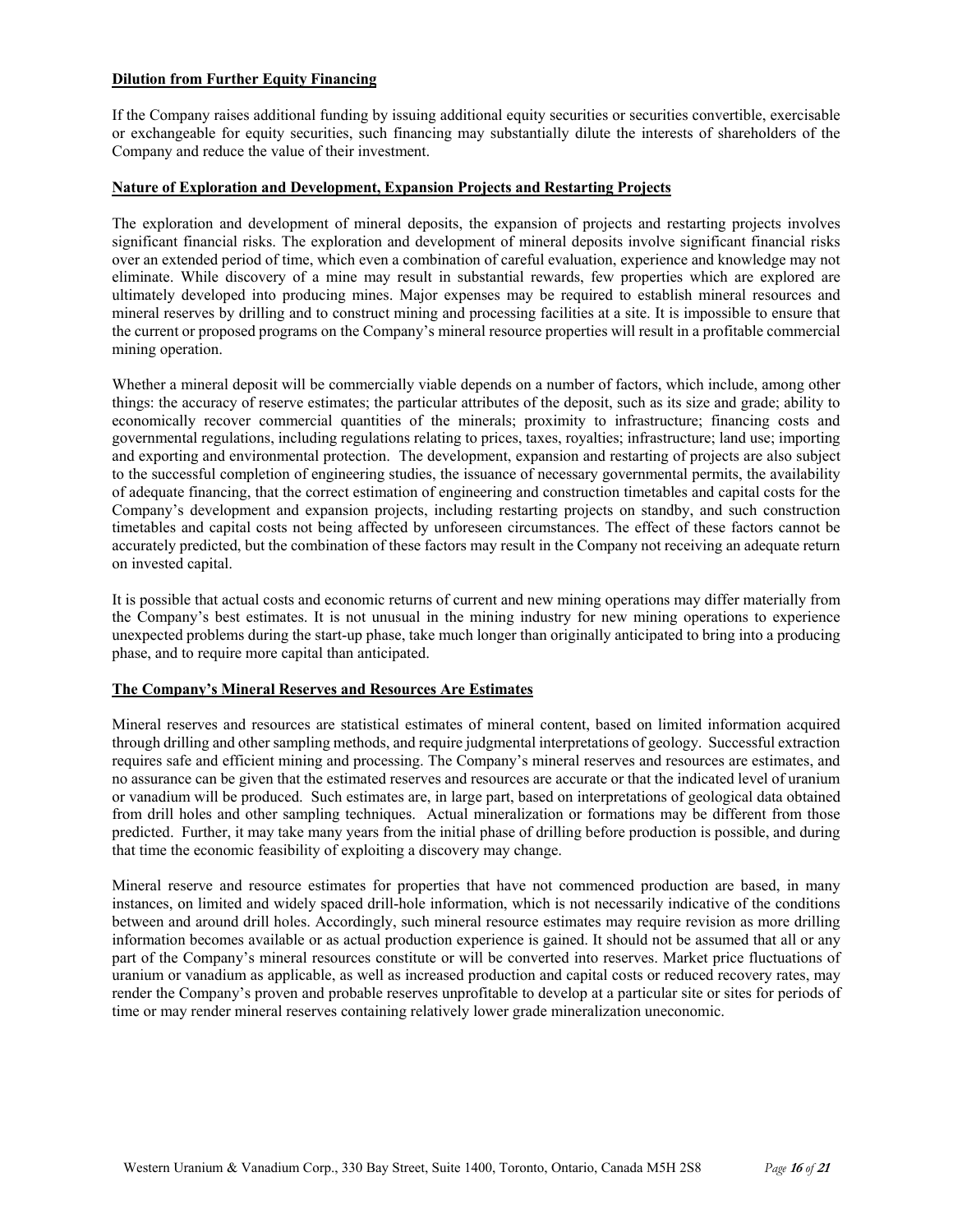### **Environmental Regulatory Requirements and Risk**

The Company is required to comply with environmental protection laws and regulations and permitting requirements promulgated by federal agencies and various states and counties in which the Company operates, in connection with mining and milling operations. The uranium industry is subject not only to the worker health and safety and environmental risks associated with all mining businesses, but also to additional risks uniquely associated with uranium mining and milling. The Company expends significant resources, both financial and managerial, to comply with these laws and regulations. The possibility of more stringent regulations exists in the areas of worker health and safety, storage of hazardous materials, standards for heavy equipment used in mining or milling, the disposition of wastes, the decommissioning and reclamation of exploration, mining, milling and in-situ sites, climate change and other environmental matters, each of which could have a material adverse effect on the cost or the viability of a particular project.

The Company cannot predict what environmental legislation, regulations or policies will be enacted or adopted in the future or how future laws and regulations will be administered or interpreted. The recent trend in environmental legislation and regulation is generally toward stricter standards, and this trend is likely to continue in the future. This recent trend includes, without limitation, laws and regulations relating to air and water quality, mine reclamation, waste handling and disposal, the protection of certain species and the preservation of certain lands. These regulations may require the acquisition of permits or other authorizations for certain activities. These laws and regulations may also limit or prohibit activities on certain lands. Compliance with more stringent laws and regulations, as well as potentially more vigorous enforcement policies, stricter interpretation of existing laws and stricter permit and license conditions, may necessitate significant capital outlays, may materially affect the Company's results of operations and business or may cause material changes or delays in the Company's intended activities. There can be no assurance of the Company's continued compliance or ability to meet stricter environmental laws and regulations and permit or license conditions. Delays in obtaining permits and licenses could impact expected production levels or increases in expected production levels.

The Company's operations may require additional analysis in the future, including environmental, cultural and social impact and other related studies. Certain activities require the submission and approval of environmental impact assessments. The Company cannot provide assurance that it will be able to obtain or maintain all necessary permits that may be required to continue operations or exploration and development of its properties or, if feasible, to commence construction or operation of mining facilities at such properties on terms that enable operations to be conducted at economically justifiable costs. If the Company is unable to obtain or maintain, licenses, permits or other rights for development of its properties, or otherwise fails to manage adequately future environmental issues, its operations could be materially and adversely affected.

## **Opposition to Mining May Disrupt Business Activity**

In recent years, governmental and non-governmental agencies, individuals, communities and courts have become more vocal and active with respect to their opposition of certain mining and business activities. This opposition may take on forms such as road blockades, applications for injunctions seeking work stoppages, refusals to grant access to lands or to sell lands on commercially viable terms, lawsuits for damages or to revoke or modify licenses and permits, issuances of unfavorable laws and regulations, and other rulings contrary to the Company's interest. These actions can occur in response to current activities or in respect of mines that are decades old. In addition, these actions can occur in response to activities of the Company or the activities of other unrelated entities. Opposition to the Company's activities may also result from general opposition to nuclear energy. Opposition to the Company's business activities are beyond the Company's control. Any opposition to the Company's business activities may cause a disruption to the Company's business activities and may result in increased costs and this could have a material adverse effect on the Company's business and financial condition.

## **Competition for Properties and Experienced Employees**

The Company competes with other mining companies and individuals for capital, mining interests on exploration properties and undeveloped lands, acquisitions of mineral resources and reserves and other mining assets, which may increase its cost of acquiring suitable claims, properties and assets, and the Company also competes with other mining companies to attract and retain key executives and employees.

There can be no assurance that the Company will continue to be able to compete successfully with its competitors in acquiring such properties and assets or in attracting and retaining skilled and experienced employees. The mining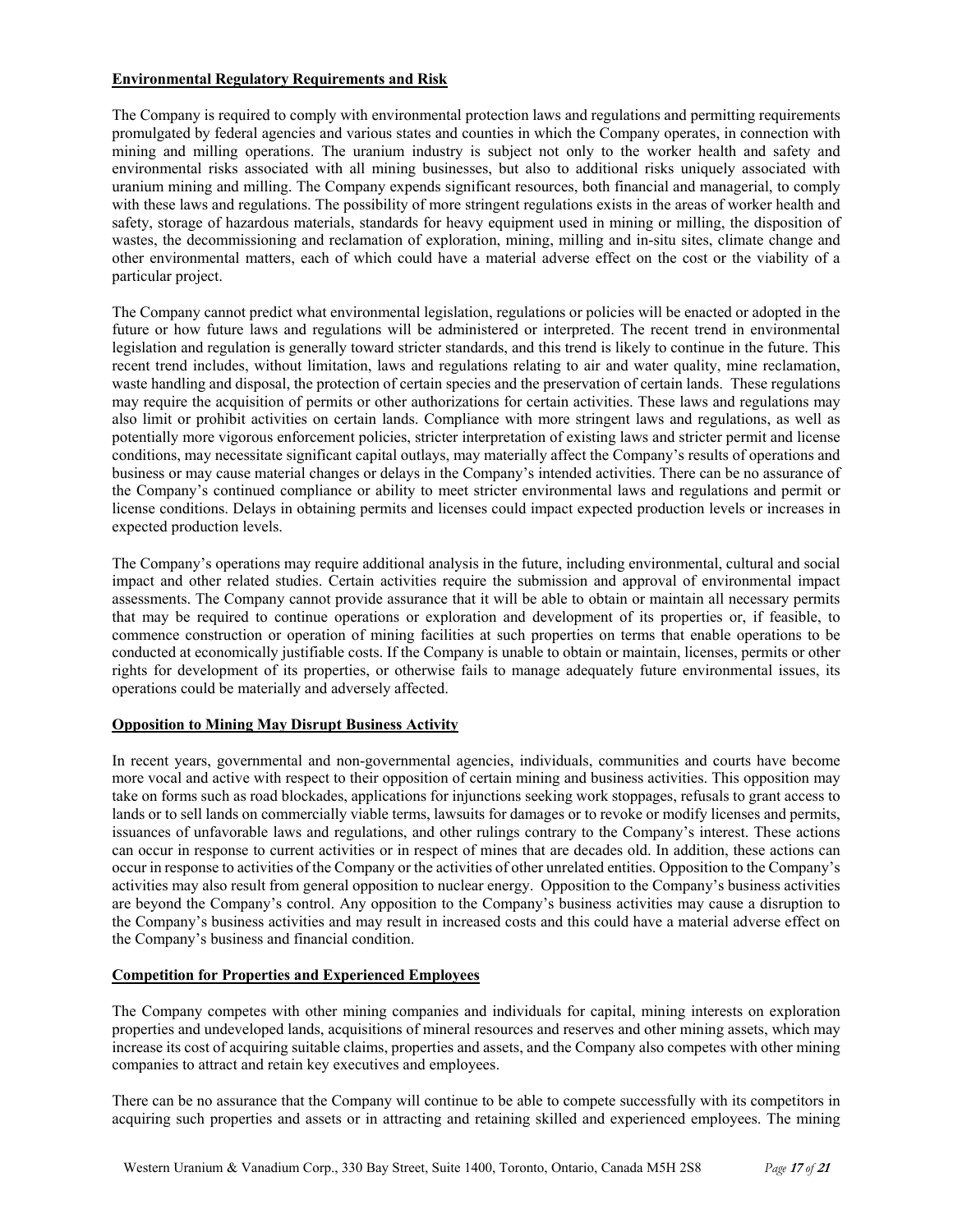industry has been impacted by increased worldwide demand for critical resources such as input commodities, drilling equipment, tires and skilled labor, and these shortages have caused unanticipated cost increases and delays in delivery times, thereby impacting operating costs, capital expenditures and production schedules.

### **Litigation and Other Legal Proceedings**

The Company is not subject to any litigation, potential claims or other legal proceedings. The causes of potential future litigation and legal proceedings cannot be known and may arise from, among other things, business activities, environmental laws, permitting and licensing activities, volatility in stock prices or failure to comply with disclosure obligations. The results of litigation and proceedings cannot be predicted with certainty, and may include potential injunctions pending the outcome of such litigation and proceedings. If the Company is unable to resolve these disputes favorably, it may have a material adverse impact on the Company's financial performance, cash flow and results of operations.

### **Decommissioning and Reclamation**

As owner and operator of numerous uranium mines located in the United States and certain exploration properties, and for so long as the Company remains an owner thereof, the Company is obligated to eventually reclaim or participate in the reclamation of such properties. Most, but not all, of the Company's reclamation obligations are bonded, and cash and other assets of the Company have been reserved to secure a portion but not all of this bonded amount. Although the Company's financial statements will record a liability for the asset retirement obligation, and the bonding requirements are generally periodically reviewed by applicable regulatory authorities, there can be no assurance or guarantee that the ultimate cost of such reclamation obligations will not exceed the estimated liability to be provided on the Company's financial statements. Further, to the extent the bonded amounts are not fully collateralized, the Company will be required to come up with additional cash to perform its reclamation obligations when they occur.

Decommissioning plans for the Company's properties have been filed with applicable regulatory authorities. These regulatory authorities have accepted the decommissioning plans in concept, not upon a detailed performance forecast, which has not yet been generated. As the Company's properties approach or go into decommissioning, further regulatory review of the decommissioning plans may result in additional decommissioning requirements, associated costs and the requirement to provide additional financial assurances. It is not possible to predict what level of decommissioning and reclamation (and financial assurances relating thereto) may be required in the future by regulatory authorities. Further, the applicable regulatory authorities could require the Company to decommission and reclaim its inactive mines at any time, which could have a negative effect on the Company's operations.

#### **Technical Innovation and Obsolescence**

Requirements for the Company's products and services may be affected by technological changes in nuclear reactors, enrichment and used uranium fuel reprocessing. These technological changes could reduce the demand for uranium. In addition, the Company's competitors may adopt technological advancements that give them an advantage over the Company.

## **Property Title Risk**

The Company has investigated its rights to explore and exploit all of its properties and, to the best of its knowledge, those rights are in good standing. However, no assurance can be given that such rights will not be revoked, or significantly altered, to the Company's detriment. There can also be no assurance that the Company's rights will not be challenged or impugned by third parties, including by local governments.

The validity of unpatented mining claims on US public lands is sometimes difficult to confirm and may be contested. Due to the extensive requirements and associated expense required to obtain and maintain mining rights on US public lands, the Company's US properties are subject to various title uncertainties which are common to the industry or the geographic location of such claims, with the attendant risk that there may be defects in its title.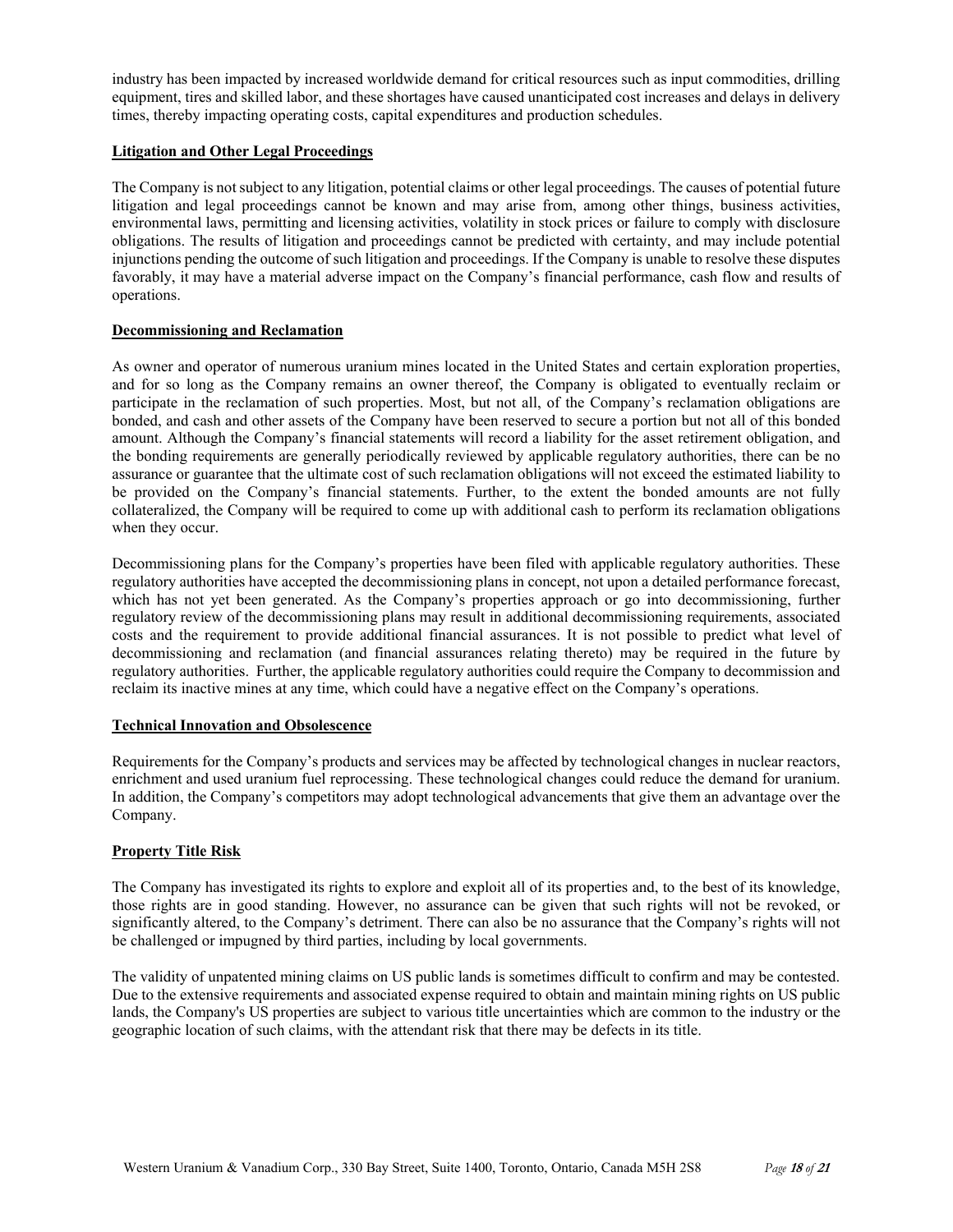### **Foreign Currency Risks**

The Company's operations are subject to foreign currency fluctuations. The Company's operating expenses and revenues are primarily incurred in US dollars, while some of its cash balances and expenses are measured in Canadian dollars. The fluctuation of the Canadian dollar in relation to the US dollar will consequently have an impact upon the profitability of the Company and may also affect the value of the Company's assets and shareholders' equity.

### **Post-Acquisition Success**

The success of the Company following the acquisition of Black Range will depend in large part on the success of the Company's management in integrating the Black Range assets into the Company. The failure of the Company to achieve such integration and to mine or advance such assets could result in the failure of the Company to realize the anticipated benefits of the Black Range assets and could impair the results of operations, profitability and financial results of the Company.

### **Dependence on Issuance of Mine Licenses and Permits**

The Company maintains regulatory mine licenses and permits, all of which are subject to renewal from time to time and are required in order for the Company to operate in compliance with applicable laws and regulations. In addition, depending on the Company's business requirements, it may be necessary or desirable to seek amendments to one or more of its licenses or permits from time to time. While the Company has been successful in renewing its licenses and permits on a timely basis in the past and in obtaining such amendments as have been necessary or desirable, there can be no assurance that such license and permit renewals and amendments will be issued by applicable regulatory authorities on a timely basis or at all in the future.

### **Access to Mills**

In the event that there is not a buying program in place for uranium/vanadium ore, the Company would need to arrange with a third party for conventional milling services. Because the number of mills permitted for processing of uranium and vanadium is very limited, it may be difficult for us to gain access to a mill on favorable terms, or at all. This could result in increased costs and/or significant delays in, interruption of, or cessation of the Company's business activities. The practice of selling uranium/vanadium ore without first processing into yellowcake (U3O8) or Vanadium Pentoxide (V2O5) would likely generate lower revenues.

# **Mining, Milling and Insurance**

The current and future operations of the Company are subject to all of the hazards and risks normally incidental to exploration, development and mining of mineral properties, and milling, including: environmental hazards; industrial accidents; labor disputes, disturbances and unavailability of skilled labor; encountering unusual or unexpected geologic formations; rock bursts, pressures, cave-ins, and flooding; periodic interruptions due to inclement or hazardous weather conditions; technological and processing problems, including unanticipated metallurgical difficulties, ground control problems, process upsets and equipment malfunctions; the availability and/or fluctuations in the costs of raw materials and consumables used in the Company's production processes; the ability to procure mining equipment and operating supplies in sufficient quantities and on a timely basis; and other mining, milling and processing risks, as well as risks associated with the Company's dependence on third parties in the provision of transportation and other critical services. Many of the foregoing risks and hazards could result in damage to, or destruction of, the Company's mineral properties or processing facilities, personal injury or death, environmental damage, delays in or interruption of or cessation of production from the Company's mines or processing facilities or in its exploration or development activities, delay in or inability to receive regulatory approvals to transport its uranium concentrates, or costs, monetary losses and potential legal liability and adverse governmental action. In addition, due to the radioactive nature of the materials handled in uranium mining and processing, additional costs and risks are incurred by the Company on a regular and ongoing basis.

While the Company may obtain insurance against certain risks in such amounts as it considers adequate, the nature of these risks are such that liabilities could exceed policy limits or could be excluded from coverage. There are also risks against which the Company cannot insure or against which it may elect not to insure.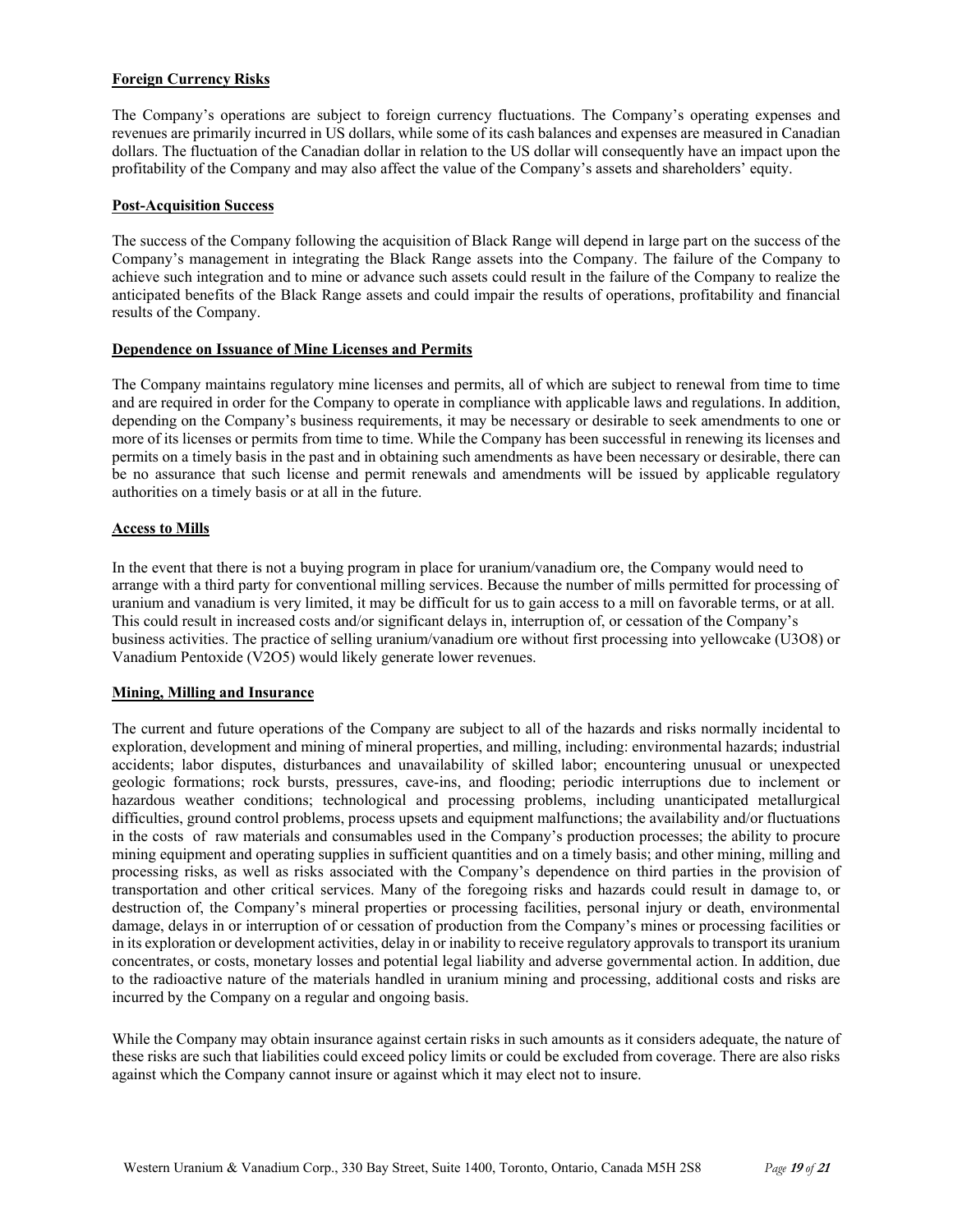The potential costs which could be associated with any liabilities not covered by insurance or in excess of insurance coverage or compliance with applicable laws and regulations may cause substantial delays and require significant capital outlays, adversely affecting the future earnings, financial position and competitive position of the Company. No assurance can be given that such insurance will continue to be available or will be available at economically feasible premiums or that it will provide sufficient coverage for losses related to these or other risks and hazards. This lack of insurance coverage could result in material economic harm to the Company.

# **Credit Risk**

The Company's sales of uranium and vanadium products expose the Company to the risk of non-payment. The Company manages this risk by monitoring the credit worthiness of its customers and requiring pre-payment or other forms of payment security from customers with an unacceptable level of credit risk.

## **Dependence on Key Personnel and Qualified and Experienced Employees**

The Company's success will largely depend on the efforts and abilities of certain senior officers and key employees, some of which are approaching retirement. Certain of these individuals have significant experience in the uranium industry. The number of individuals with significant experience in this industry is small. While the Company does not foresee any reason why such officers and key employees will not remain with the Company if for any reason they do not, the Company may be adversely affected. The Company has not purchased key man life insurance for any of these individuals.

The Company's success will also depend on the availability of qualified and experienced employees to work in the Company's operations and the Company's ability to attract and retain such employees. The number of individuals with relevant mining and operational experience in this industry is small.

# **Conflicts of Interest**

For so long as one or more of the Company's directors is also a director of other companies engaged in the business of acquiring, exploring and developing natural resource properties such associations may give rise to conflicts of interest from time to time. In particular, one of the consequences will be that corporate opportunities presented to a director of the Company may be offered to another company or companies with which the director is associated, and may not be presented or made available to the Company. The directors of the Company are required by law to act honestly and in good faith with a view to the best interests of the Company, to disclose any interest which they may have in any project or opportunity of the Company, and to abstain from voting on such matter. Conflicts of interest that arise will be subject to and governed by the procedures prescribed in the Company's Code of Ethics and by the Business Corporations Act (Ontario).

## **Labor Relations**

None of the Company's operations directly employ unionized workers who work under collective agreements. However, there can be no assurance that employees of the Company or its contractors do not become unionized in the future, which may impact mill and mining operations. Any lengthy work stoppages may have a material adverse impact on the Company's future cash flows, earnings, results of operations and financial condition.

## **Infrastructure**

Mining, processing, development and exploration activities depend, to a substantial degree, on adequate infrastructure. Reliable roads, bridges, power sources and water supply are important determinants affecting capital and operating costs. The Company considers the existing infrastructure to be adequate to support its proposed operations. However, unusual or infrequent weather phenomena, sabotage, government or other interference in the maintenance or provision of such infrastructure could adversely affect the operations, financial condition and results of operations of the Company.

## **COVID-19 Coronavirus**

The world has been, and continues to be, impacted by the novel coronavirus ("COVID-19") pandemic. COVID-19, and measures to prevent its spread, impacted our business in a number of ways. The impact of these disruptions and the extent of their adverse impact on the Company's financial and operating results will be dictated by the length of